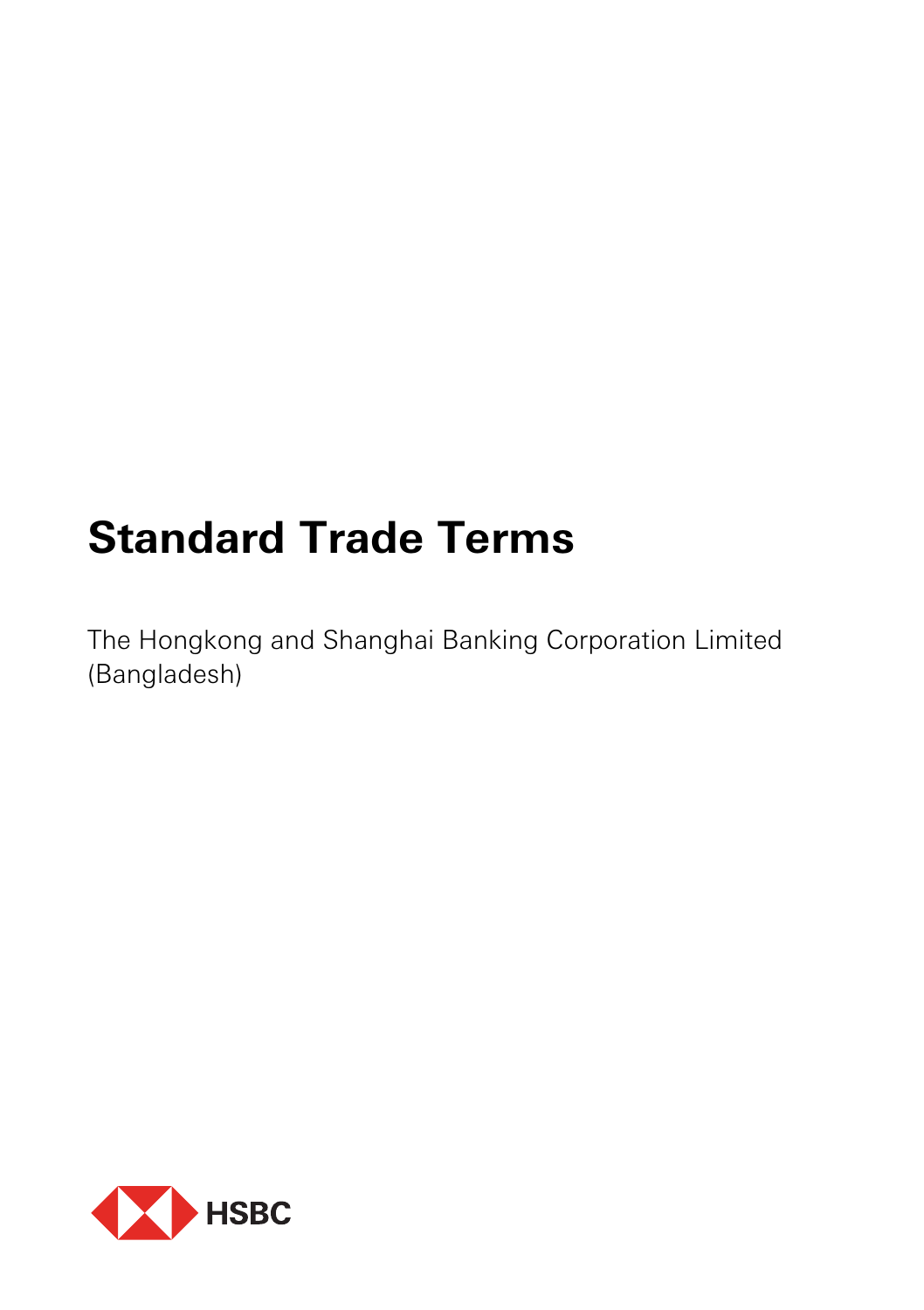# **CONTENTS**

| 1.                                                             | <b>APPLICATION</b>                                           | 3              |
|----------------------------------------------------------------|--------------------------------------------------------------|----------------|
| 4<br><b>SECTION 1 - TRADE SERVICES</b>                         |                                                              |                |
| 2.                                                             | <b>ICC RULES</b>                                             | 4              |
| 3.                                                             | DOCUMENTARY CREDITS                                          | $\overline{4}$ |
| 4.                                                             | <b>INSTRUMENTS</b>                                           | $\overline{7}$ |
| 5.                                                             | COLLECTIONS                                                  | 9              |
| 6.                                                             | <b>FINANCE</b>                                               | 10             |
| 7.                                                             | TRADE FINANCE LOANS                                          | 11             |
| 8.                                                             | APPLICATIONS FOR RELEASE OF GOODS, SHIPPING GUARANTEES       |                |
|                                                                | AND LETTERS OF INDEMNITY                                     | 13             |
|                                                                | <b>SECTION 2 - REIMBURSEMENT, INDEMNITY AND OTHER RIGHTS</b> | 14             |
| 9.                                                             | REIMBURSEMENT AND INDEMNITY                                  | 14             |
| 10 <sub>1</sub>                                                | CASH COLLATERAL                                              | 15             |
|                                                                | 11. PLEDGE                                                   | 15             |
|                                                                | 12. TRUST RECEIPTS                                           | 16             |
|                                                                | 13. SET-OFF                                                  | 17             |
|                                                                | 14. SUPPLEMENTARY RIGHTS                                     | 17             |
| <b>SECTION 3 - FEES AND PAYMENTS</b>                           |                                                              | 17             |
|                                                                | 15. FEES, COMMISSION, INTEREST AND CHARGES                   | 17             |
| 16.                                                            | <b>PAYMENTS</b>                                              | 18             |
| <b>SECTION 4 - REPRESENTATIONS, UNDERTAKINGS AND SANCTIONS</b> |                                                              | 20             |
| 17 <sub>1</sub>                                                | REPRESENTATIONS AND WARRANTIES                               | 20             |
|                                                                | 18. UNDERTAKINGS                                             | 21             |
|                                                                | 19. COMPLIANCE WITH LAWS AND SANCTIONS                       | 23             |
| <b>SECTION 5 - INSTRUCTIONS AND ELECTRONIC PLATFORMS</b><br>25 |                                                              |                |
| 20.                                                            | <b>INSTRUCTIONS</b>                                          | 25             |
| 21.                                                            | <b>PLATFORMS</b>                                             | 26             |
| <b>SECTION 6 - OTHER</b>                                       |                                                              | 27             |
| 22.                                                            | <b>LIMITATION ON LIABILITY</b>                               | 27             |
|                                                                | 23. DISCLOSURE, CONFIDENTIALITY AND PRIVACY                  | 29             |
| 24.                                                            | <b>MISCELLANEOUS</b>                                         | 31             |
| 25.                                                            | <b>GOVERNING LAW AND JURISDICTION</b>                        | 32             |
|                                                                | <b>SECTION 7 - DEFINITIONS AND INTERPRETATION</b>            |                |
| 26.                                                            | DEFINITIONS AND INTERPRETATION                               | 32             |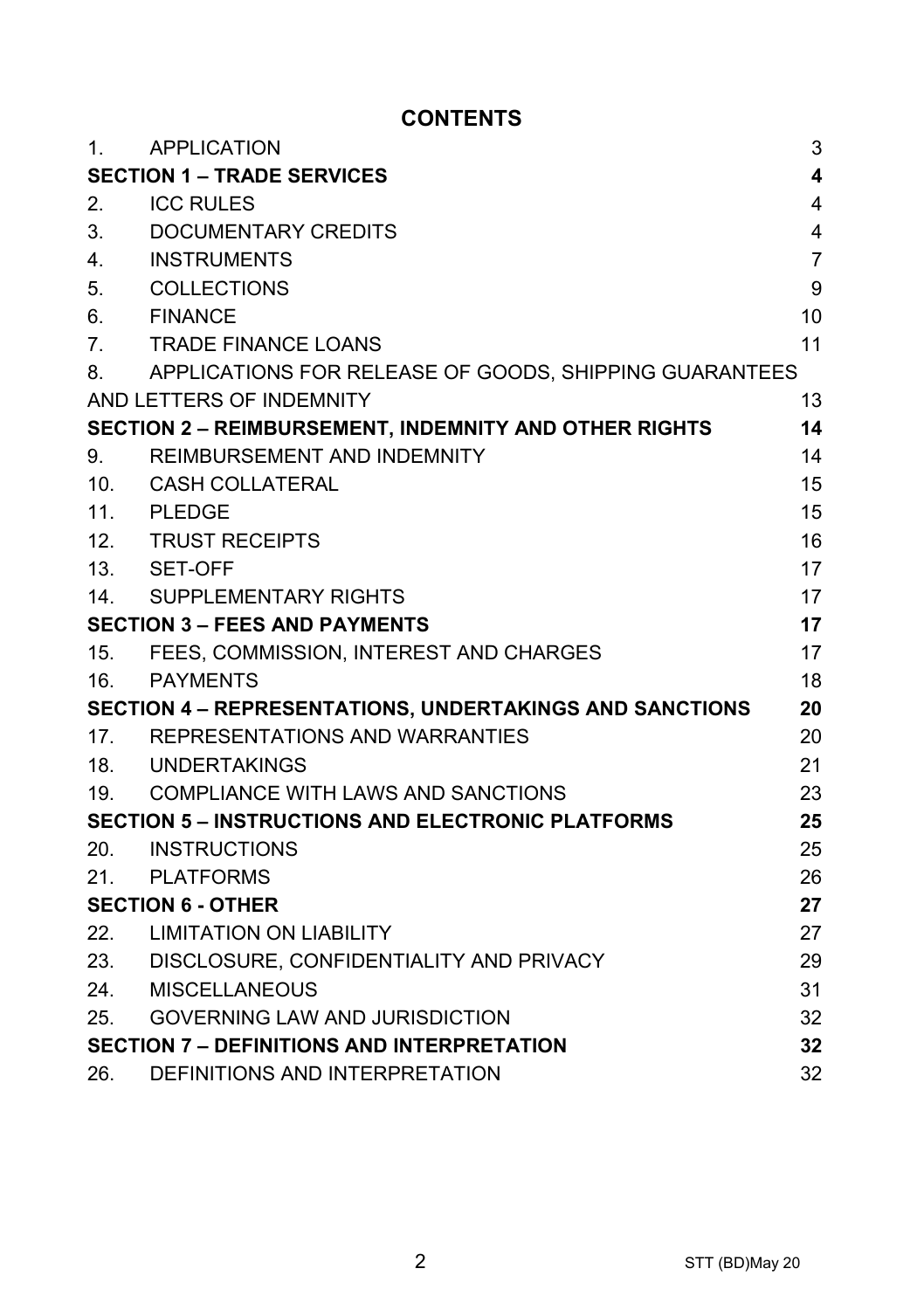# **STANDARD TRADE TERMS (THESE TERMS)**

#### **1. APPLICATION**

1.1 These Terms shall apply to any Trade Service which HSBC may agree to make available or procure at the request of the Customer and shall include any relevant Country Conditions.

1.2 These Terms shall, where applicable, be subject to other terms and conditions in relation to services provided by HSBC to the Customer (including any banking service or account operating agreement) from time to time. In relation to any Trade Service, where any conflict arises between these Terms and any other applicable terms and conditions, the terms and conditions shall apply in the following order of priority:

- (a) the Application;
- (b) the Facility Agreement (if any) and/or any applicable Security Agreement;
- (c) the Country Conditions (if any);
- (d) these Terms; and
- (e) such other terms.

1.3 HSBC does not offer any advice to the Customer in relation to any Trade Service. Whilst HSBC may provide information or express opinions from time to time, such information or opinions are not offered as advice. Before applying for, or accepting, any Trade Service, the Customer shall make such enquiries and assessments as the Customer considers appropriate and the Customer should place no reliance on HSBC to give advice or make recommendations. If the Customer is in doubt of any Trade Service, the Customer should seek independent professional advice.

1.4 Each Trade Service is separate and independent from the Trade Transaction to which such Trade Service relates and HSBC is in no way concerned with, subject to, or bound by, the terms of such Trade Transaction, even if a reference is included in any document relating to that Trade Service.

1.5 HSBC may name, instruct or procure any correspondent bank (including any HSBC Group member) to be the issuing, advising, nominated or confirming bank in respect of any Trade Service (and may restrict such correspondent bank to an HSBC Group member or a correspondent bank acceptable to HSBC) and is authorised to issue a counter-guarantee or counter-SBLC in such form and content as determined by HSBC in favour of the correspondent bank. HSBC may pay to, or receive from any correspondent bank, charges, commissions, fees or other payments.

1.6 Nothing in these Terms shall oblige HSBC to enter into or provide any Trade Service at any time.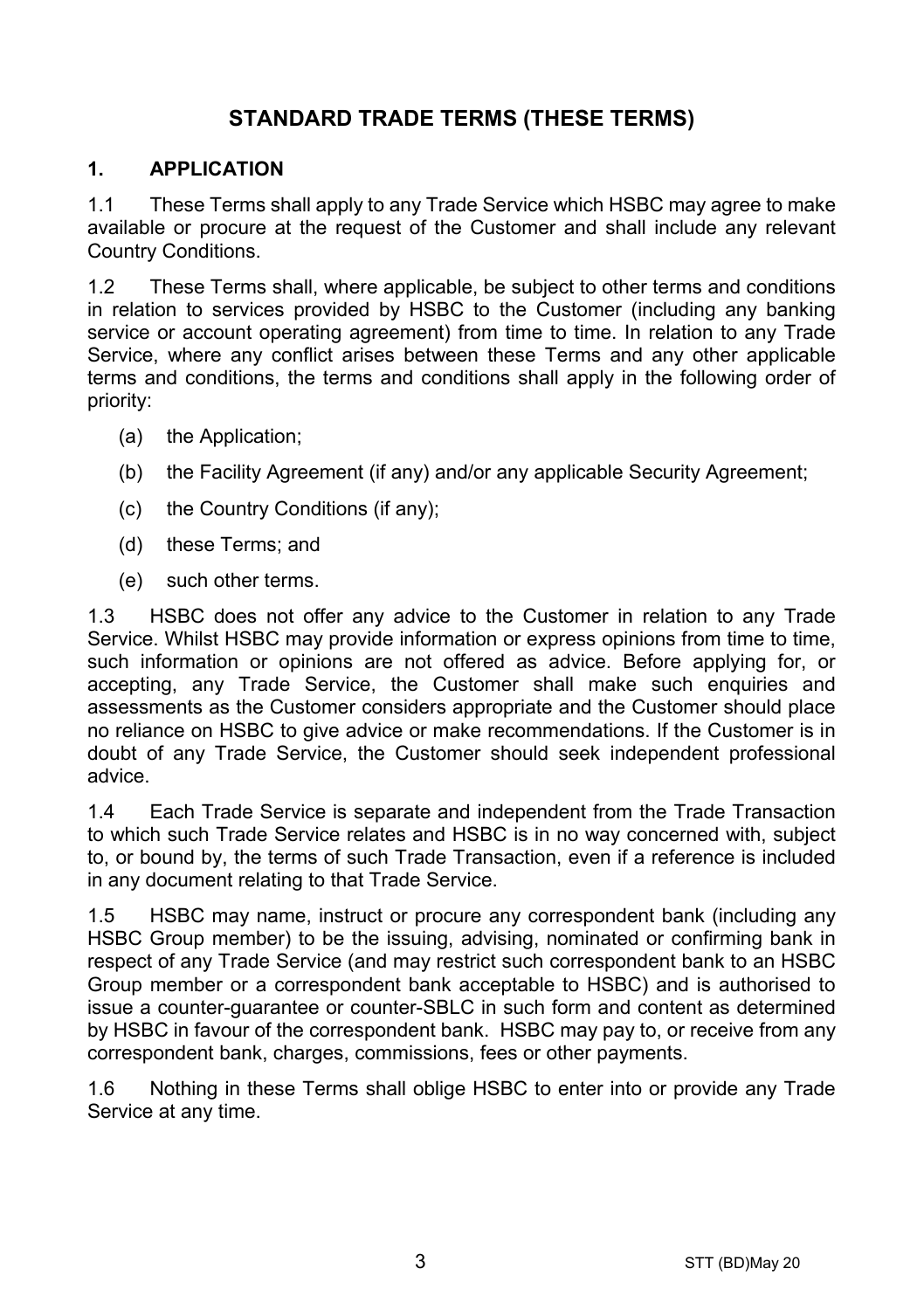# **SECTION 1 – TRADE SERVICES**

#### **2. ICC RULES**

2.1 Unless the Customer otherwise requests (and HSBC agrees with such request):

(a) all Documentary Credits issued by HSBC will be issued subject to the Uniform Customs and Practice for Documentary Credits, 2007 Revision, ICC Publication No. 600 (UCP600) and, if required by HSBC, the Uniform Customs and Practice for Documentary Credits (UCP600) Supplement for Electronic Presentation (eUCP);

(b) all SBLCs issued by HSBC will be issued subject to the International Standby Practices 1998, ICC Publication No. 590 (ISP98);

(c) all bonds and guarantees issued by HSBC will be issued subject to the Uniform Rules for Demand Guarantees, ICC Publication No.758 (URDG 758); and

(d) all Collections will be undertaken subject to the Uniform Rules for Collections 1995, ICC Publication No. 522 (URC 522) and, if required by HSBC, the Uniform Rules for Collections (URC 522) Supplement for Electronic Presentation (eURC),

in each case, as may be revised from time to time (together the ICC Rules), and the rights and obligations of the Customer will be subject to the applicable ICC Rules in addition to these Terms.

2.2 If there is any conflict between any ICC Rule and these Terms, these Terms shall prevail.

#### <span id="page-3-0"></span>**3. DOCUMENTARY CREDITS**

- 3.1 The terms in this Claus[e 3](#page-3-0) apply to any Documentary Credits.
- 3.2 The Customer:
	- (a) undertakes to examine the customer copy of each Documentary Credit issued
	- by HSBC in order to check its consistency with the relevant Application; and
	- (b) agrees to give immediate notice to HSBC of any objection to its contents.

#### **Imports**

3.3 HSBC is authorised to honour and pay any Claim made under a Documentary Credit which appears on its face to comply with its terms and/or any Documents drawn (or purporting to be drawn) and presented under such Documentary Credit in accordance with its terms, without reference to or further authority from the Customer or any other party, and without enquiring whether any Claim has been properly made, and notwithstanding that the validity of any such Claim, or the amount of it, may be in dispute. The Customer accepts any such Claim as conclusive evidence that HSBC was liable to honour and pay it, and any payment made, or any steps taken by HSBC in good faith under or in connection with it, shall be binding on the Customer.

3.4 The presentation of any Documents under a Documentary Credit shall be deemed to be in compliance with the terms of the Documentary Credit if HSBC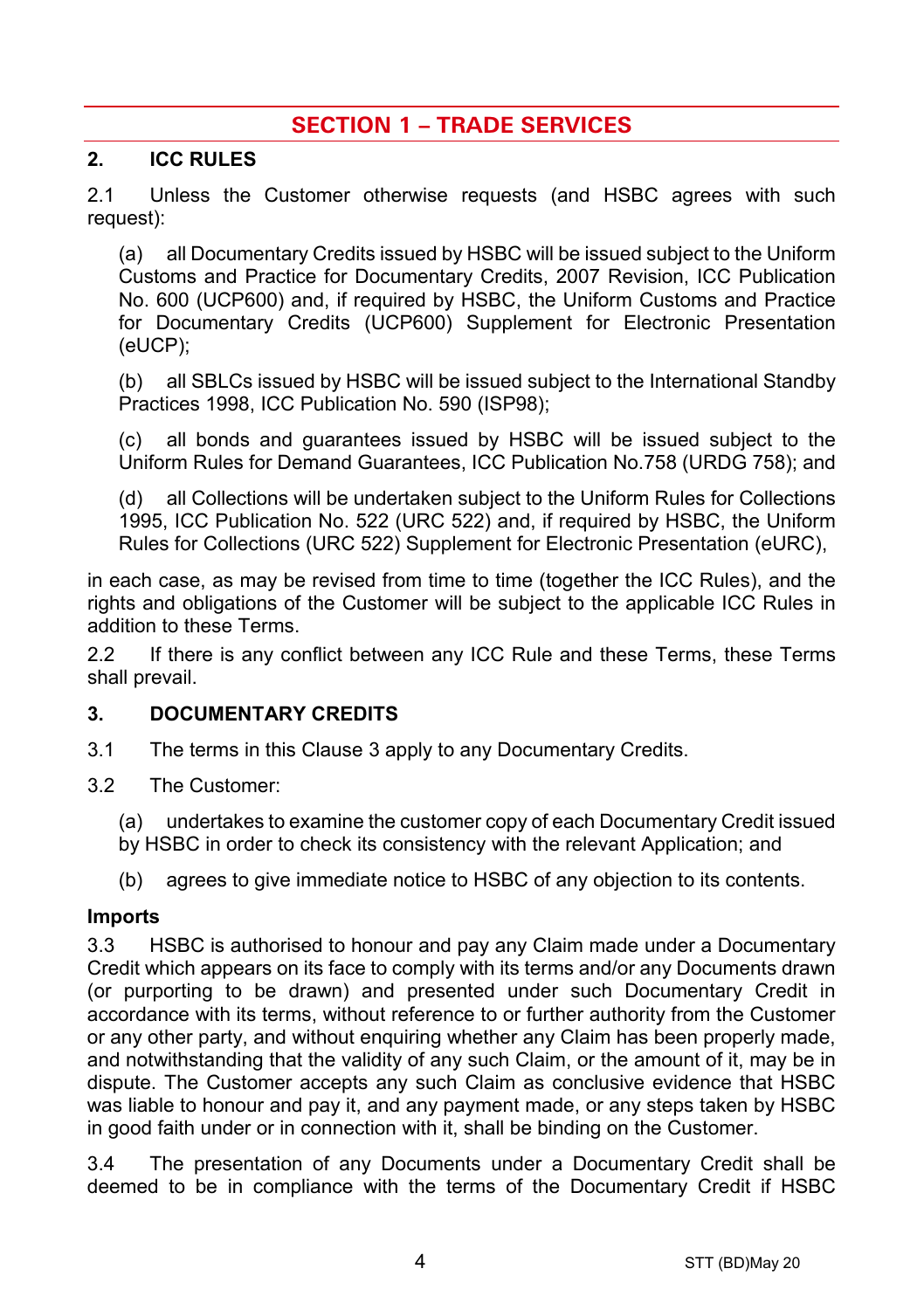determines that they appear to be in order and, taken as a whole, conform with the requirements of the Documentary Credit. The Customer waives all claims against HSBC for any delay that may result in examining such Documents or any failure to identify any discrepancies that may exist.

3.5 Notwithstanding any contrary instruction from the Customer, HSBC may reject any Claim which HSBC determines does not comply with the terms of the relevant Documentary Credit. HSBC is not obliged to notify the Customer or to seek the Customer's waiver of any discrepancy before refusing the Claim. Where HSBC does seek a waiver in respect of any discrepancy, the taking of such action does not oblige HSBC to seek a waiver of any discrepancy at any other time.

3.6 If HSBC notifies the Customer of a discrepancy with respect to a Claim and the Customer requests HSBC and/or its correspondent bank or its agent to:

(a) effect payment under the Documentary Credit, notwithstanding the discrepancy; or

(b) countersign or issue any guarantee or indemnity covering the discrepancy,

the Customer confirms that its reimbursement obligations and the indemnity set out in Claus[e 9](#page-13-0) (*[REIMBURSEMENT AND INDEMNITY](#page-13-0)*) shall apply to such Claim and/or any such guarantee or indemnity.

3.7 HSBC may at any time amend or insert additional terms and conditions into a Documentary Credit as HSBC may consider appropriate, provided that any such amendment or additional terms and conditions shall not increase the Customer Liabilities in relation to such Documentary Credit. HSBC may, subject to the beneficiary's consent, cancel the whole or any unused balance of a Documentary Credit.

3.8 Notwithstanding any instruction in an Application, HSBC may restrict the availability of any Documentary Credit, or any advising or confirming, to its own offices or to any correspondent bank or agent of its choice and, in such case, HSBC may refuse to honour, or make payment for, any Document drawn or purporting to be drawn on any office, bank or other person other than such office, correspondent bank or agent.

3.9 If HSBC effects payment under a Documentary Credit prior to the maturity date of such Documentary Credit:

(a) (in the case where the Documentary Credit beneficiary bears interest) the Customer shall be liable to pay to HSBC the full amount of the Documentary Credit on the maturity date, even if HSBC only paid a discounted amount under the Documentary Credit; and

(b) (in the case where the Customer is required to bear interest under the Documentary Credit pursuant to any other agreement with HSBC) the Customer shall, on the maturity date of such Documentary Credit or such earlier date as may be demanded by HSBC, pay to HSBC the full amount of the Claim together with interest accruing on such Claim for the period from and including the date of HSBC's payment to and including the maturity date, such interest payable in accordance with Clause [15](#page-16-0) [\(FEES, COMMISSION, INTEREST AND CHARGES\)](#page-16-0).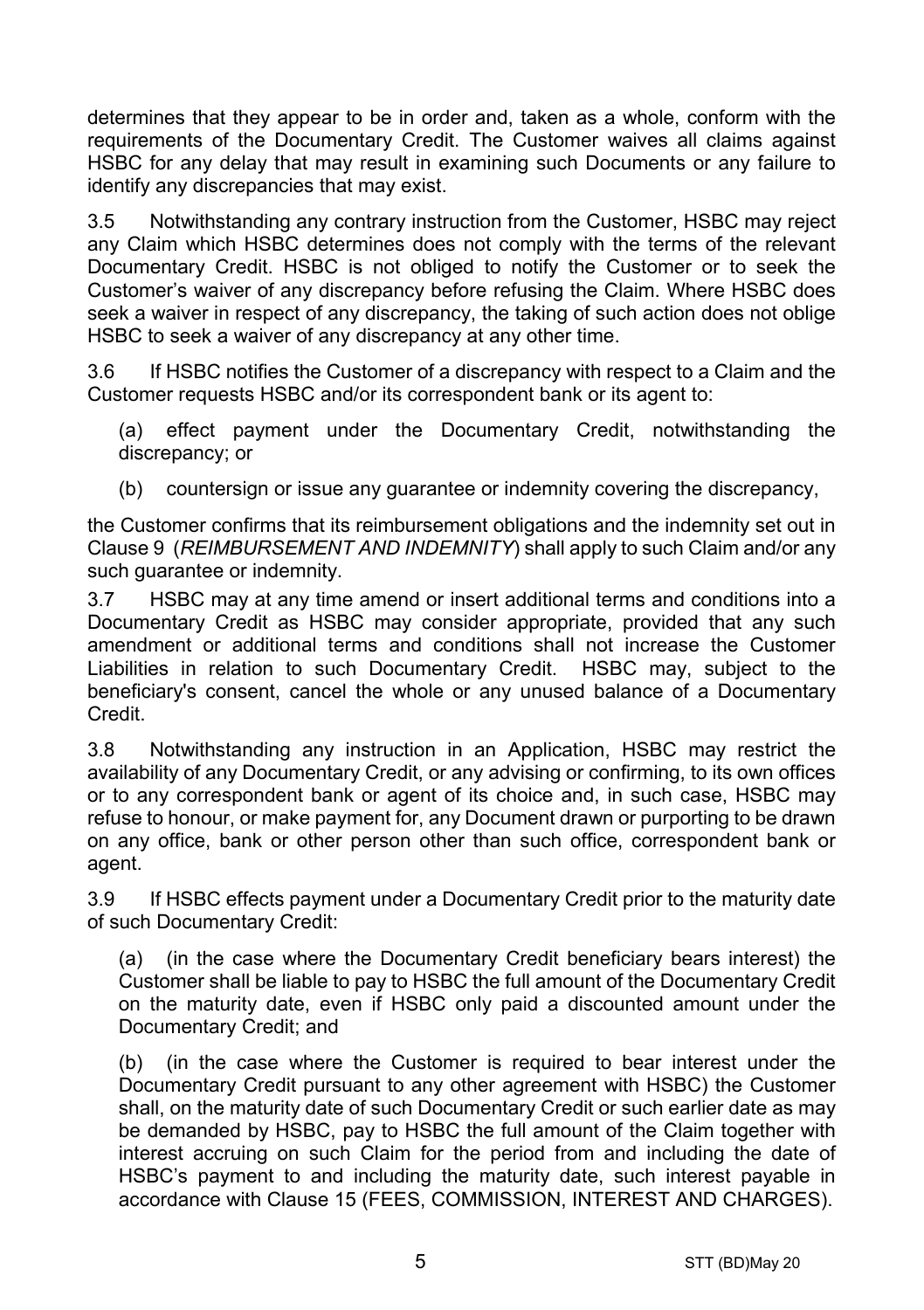3.10 If the terms of a Documentary Credit (whether expressly or impliedly) permits payment to be effected to the beneficiary prior to receipt of the Documents required to be delivered under such Documentary Credit, the Customer shall, on the maturity date of such Documentary Credit or such earlier date as may be demanded by HSBC, pay to HSBC the full amount of the Claim (whether or not the Documents subsequently delivered are compliant with the terms of the Documentary Credit) together with interest accruing on such Claim for the period from and including the date of HSBC's payment to and including the maturity date, such interest payable in accordance with Clause [15](#page-16-0) (*[FEES, COMMISSION, INTEREST AND CHARGES](#page-16-0)*).

3.11 If any Documentary Credit stipulates that certain specific Documents be forwarded by the beneficiary directly to the Customer at or prior to the time the beneficiary makes any Claim, all remaining Documents must be produced to HSBC in respect of any Claim under such Documentary Credit. If the Customer uses the Documents forwarded directly to it to obtain possession of the Goods, HSBC is authorised to accept all Documents presented under such Documentary Credit and pay or accept upon presentation and pay at maturity all Documents drawn in respect of the Goods, notwithstanding any discrepancy or any other matter or thing that might otherwise have relieved or affected the Customer's or HSBC's obligations. The Customer confirms that its reimbursement obligations and the indemnity set out in Clause [9](#page-13-0) (*[REIMBURSEMENT AND INDEMNITY](#page-13-0)*) shall apply to any amount paid by HSBC in respect of such Documentary Credit.

3.12 If any Documentary Credit stipulates that the Goods be insured under insurance policies/certificates containing "Institute Cargo Clauses" or other industry standard clauses, HSBC may accept insurance policies/certificates which contain "American Institute Cargo Clauses" or any other industry standard clauses that HSBC determines appropriate.

3.13 HSBC will not be bound at any time to release any Documents or Goods to the Customer unless the Customer has fully discharged its Customer Liabilities in respect of the Documentary Credit relating to such Documents or Goods.

<span id="page-5-0"></span>3.14 If HSBC issues a Documentary Credit back-to-back (a **Back-to-Back Documentary Credit**) to another Documentary Credit (a **Master Documentary Credit**) the Customer:

(a) acknowledges that its Customer Liabilities in respect of the Back-to-Back Documentary Credit are not dependent or conditional on the performance of the Master Documentary Credit;

(b) unconditionally and irrevocably assigns or transfers absolutely to HSBC all of its payment rights in the Master Documentary Credit;

(c) shall not amend or accept any amendment to the Master Documentary Credit without the consent of HSBC or take any action which might result in HSBC not receiving the full amount under the Master Documentary Credit; and

(d) authorises HSBC to use the Documents presented under the Back-to-Back Documentary Credit to make a Claim under the Master Documentary Credit irrespective of any discrepancies or irregularities in the Documents presented.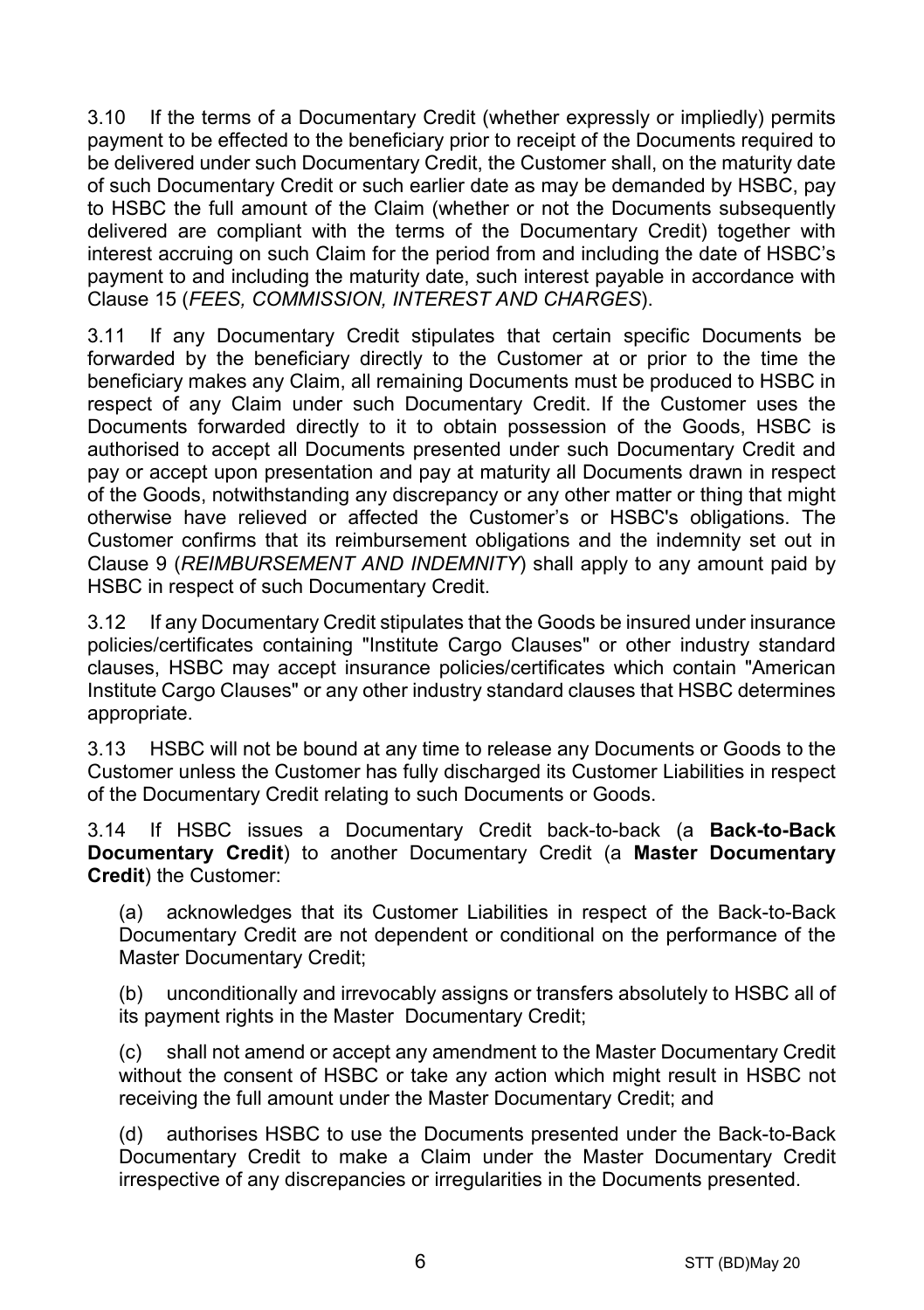3.15 HSBC is not obliged to notify the Customer of any incompatibility between the terms of a Back-to-Back Documentary Credit and the relevant Master Documentary Credit.

# **Exports**

3.16 If HSBC confirms a Documentary Credit or SBLC (whether on a disclosed or undisclosed basis) and payment in full or part is not received by HSBC from the relevant issuing bank, the Customer is only required to reimburse HSBC for amounts not received if the non-payment was due to a Recourse Event. Such reimbursement by the Customer is payable immediately upon HSBC's demand together with any interest payable in accordance with Clause [15](#page-16-0) (*[FEES, COMMISSION, INTEREST](#page-16-0)  [AND CHARGES](#page-16-0)*) and the Customer shall reimburse HSBC for any loss or damage suffered by HSBC as a result of the non-payment.

3.17 HSBC will not be bound by a confirmation (whether on a disclosed or undisclosed basis) and will not be obliged to negotiate a Documentary Credit or SBLC if it is amended without HSBC's consent, the Documents presented do not fully comply with the terms of the Documentary Credit or SBLC, the original Documentary Credit or SBLC is different from the copy of the Documentary Credit or SBLC upon which HSBC based its confirmation, the Customer does not comply with any of its obligations under this Clause [3,](#page-3-0) or if payment in full or part is not received by HSBC (or cannot be accepted by HSBC) from the relevant issuing bank as a result of a Recourse Event.

3.18 If HSBC confirms a Documentary Credit or SBLC on an undisclosed basis, the Customer shall not make a presentation in respect of the Documentary Credit or SBLC to any person other than HSBC and shall promptly provide to HSBC the original Documentary Credit or SBLC, any operative documents and any amendments issued by the relevant issuing bank.

3.19 If HSBC confirms a Documentary Credit or SBLC (whether on a disclosed or undisclosed basis), the Customer:

(a) unconditionally and irrevocably assigns or transfers absolutely to HSBC all of its payment rights in such Documentary Credit or SBLC; and

(b) shall not take any action which might result in HSBC not receiving the full amount under the Documentary Credit or SBLC.

## <span id="page-6-0"></span>**4. INSTRUMENTS**

4.1 The terms in this Clause [4](#page-6-0) apply to any SBLC, demand guarantee (including an avalisation, co-acceptance or acceptance of a Document), bond, counter-guarantee, counter-SBLC, or similar independent payment obligation (including any extension, renewal or amendment of the same)(each an **Instrument**) issued, confirmed or provided by HSBC.

4.2 The Customer:

(a) undertakes to examine the customer copy of each Instrument issued or entered into by HSBC in order to check its consistency with the relevant Application: and

(b) agrees to give immediate notice to HSBC of any objection to its contents.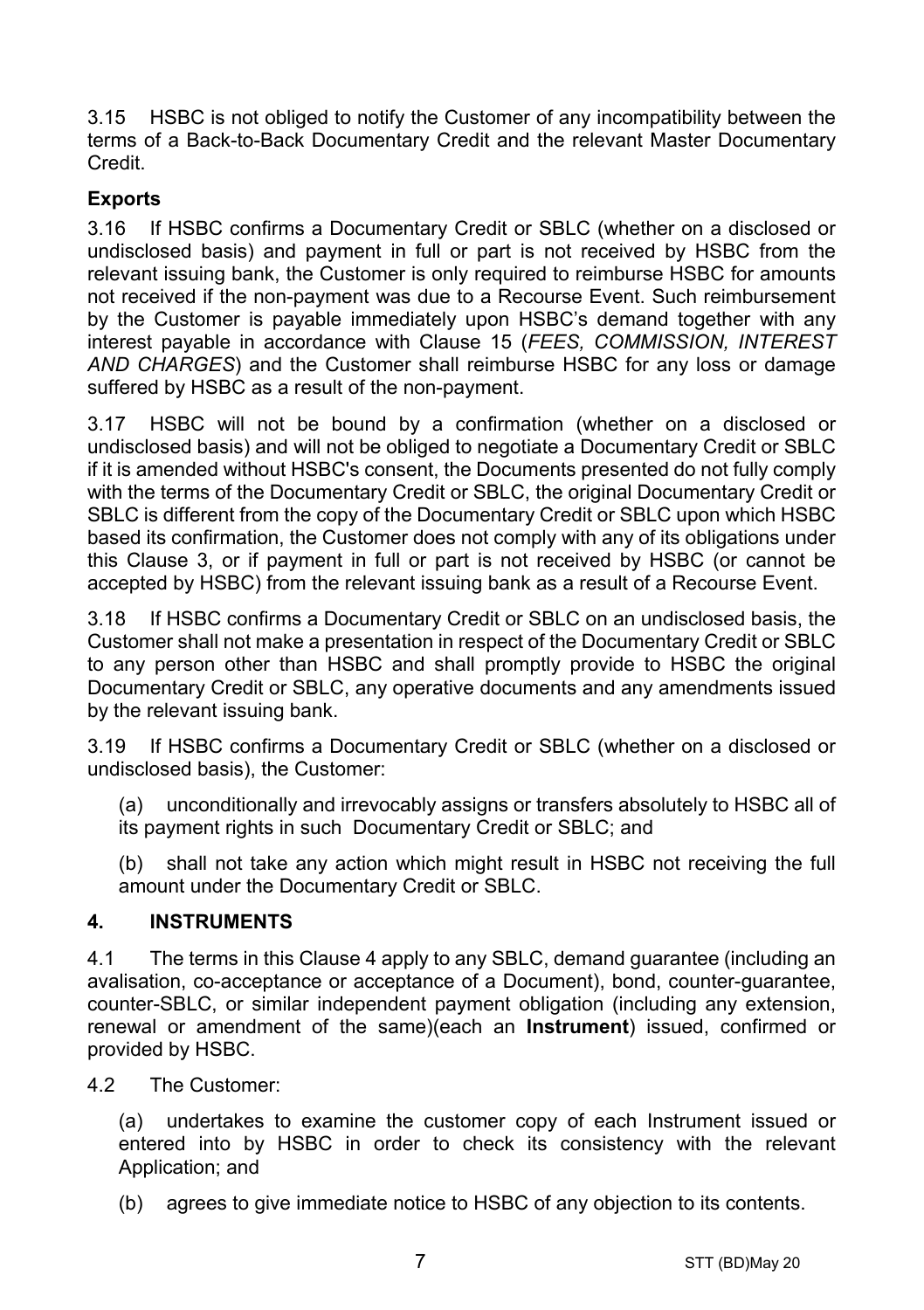4.3 HSBC is authorised to accept, pay or honour any Claim made under any Instrument which appears on its face to comply with its terms, without reference to or further authority from the Customer or any other party, and without enquiring whether any such Claim on HSBC has been properly made, notwithstanding that the validity of any such Claim, or the amount of it, may be in dispute. The Customer accepts any such Claim as conclusive evidence that HSBC was liable to pay or comply with it, and any payment made, or any steps taken by HSBC in good faith under or in connection with it, shall be binding upon the Customer.

4.4 The presentation of any documents under an Instrument shall be deemed to be in compliance with the terms of the Instrument if HSBC determines that they appear on their face to be in order and, taken as a whole, conform with the requirements of the Instrument. The Customer waives all claims against HSBC for any delay that may result in examining such documents or any failure to identify any discrepancies that may exist.

4.5 Notwithstanding any contrary instruction from the Customer, HSBC is entitled to reject any Claim which HSBC determines does not comply with the terms of the relevant Instrument. HSBC is not obliged to notify the Customer or to seek the Customer's waiver of any discrepancy before refusing the Claim. Where HSBC does seek a waiver in respect of any discrepancy, the taking of such action does not oblige HSBC to seek a waiver of discrepancy at any other time.

4.6 If HSBC notifies the Customer of a discrepancy with respect to a Claim and the Customer requests HSBC and/or its correspondent bank or its agent to:

- (a) effect payment under the Instrument, notwithstanding the discrepancy; or
- (b) countersign or issue any guarantee or indemnity covering the discrepancy,

the Customer confirms that its reimbursement obligations and the indemnity set out in Clause [9](#page-13-0) (*[REIMBURSEMENT AND INDEMNITY](#page-13-0)*) shall apply to such Claim and/or any such guarantee or indemnity.

4.7 HSBC may at any time amend or insert additional terms and conditions into an Instrument as HSBC may consider appropriate, provided that any such amendment or additional terms and conditions shall not increase the Customer Liabilities in relation to such Instrument. HSBC may, subject to the beneficiary's consent, cancel the whole or any unused balance of an Instrument.

4.8 Notwithstanding any instruction in an Application, HSBC may restrict the availability of any SBLC, or any advising or confirming, to its own offices or to any correspondent bank or agent of its choice and, in such case, HSBC may refuse to honour, or make payment for, any Document drawn or purporting to be drawn on any office, bank or other person other than such office, correspondent bank or agent.

4.9 If the terms of an SBLC (whether expressly or impliedly) permits payment to be effected to the beneficiary prior to receipt of the documents required to be delivered under such SBLC, the Customer shall, on the maturity date of such SBLC or such earlier date as may be demanded by HSBC, pay to HSBC the full amount of the Claim (whether or not the documents subsequently delivered are compliant with the terms of the SBLC) together with interest accruing on such Claim for the period from and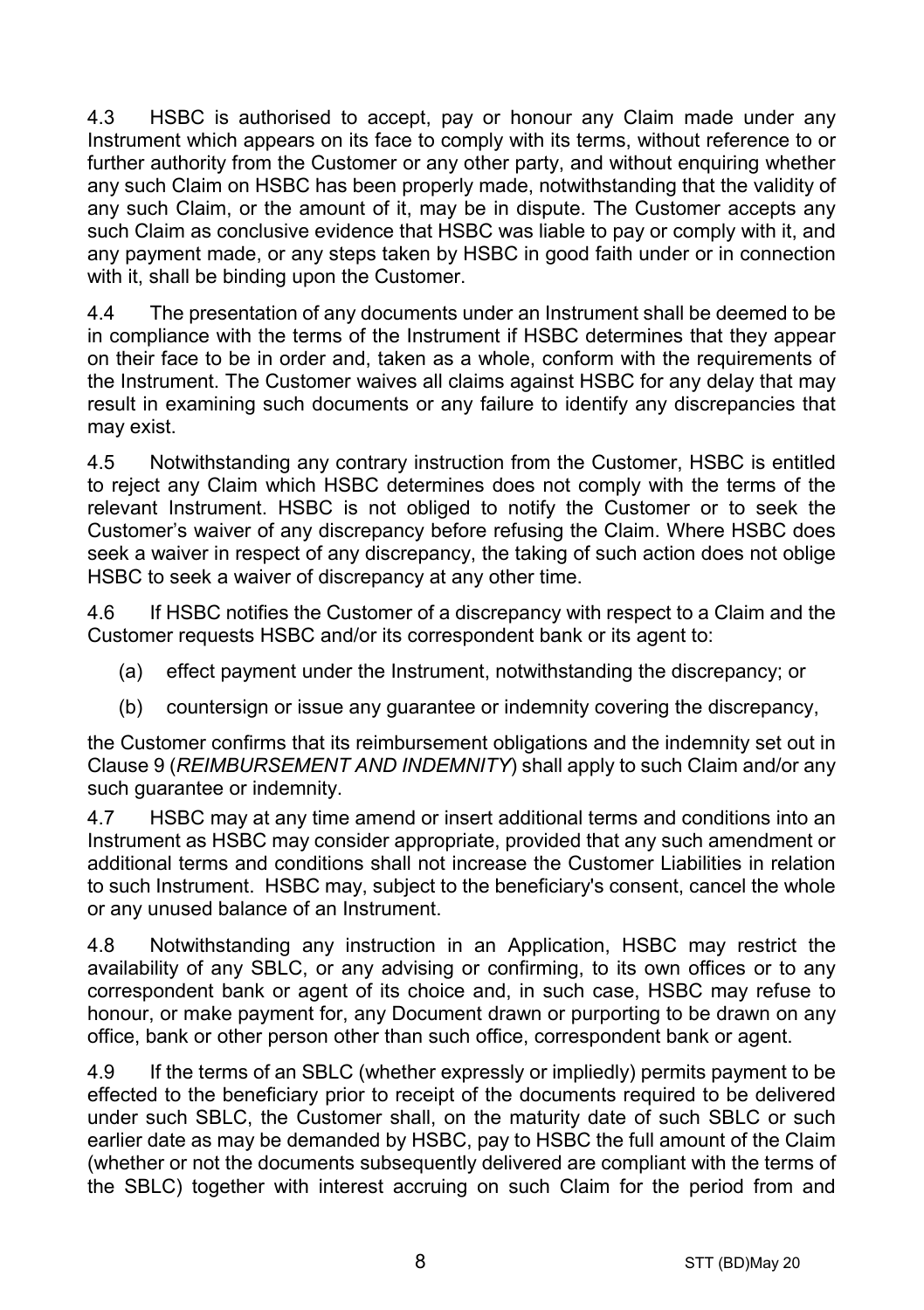including the date of HSBC's payment to and including the maturity date, such interest payable in accordance with Clause [15](#page-16-0) (*[FEES, COMMISSION, INTEREST AND](#page-16-0)  [CHARGES](#page-16-0)*).

4.10 Notwithstanding the foregoing, if the Customer has requested HSBC to issue or arrange for the issuance of an Instrument by a correspondent bank for which a counter-guarantee or counter-SBLC must be issued by HSBC, HSBC may include such terms in the counter-guarantee or counter-SBLC that HSBC considers are required to support the issuance of such Instrument. Without limitation, the validity period and Claim period (if applicable) of the counter-guarantee or counter-SBLC shall be longer than the validity period and Claim period (if applicable) of the Instrument and other terms may be added to reflect the laws under which the Instrument is governed.

4.11 If any Instrument contemplates renewal or extension and the Customer does not advise HSBC at least 5 Business Days prior to the time required for HSBC to provide notice of cancellation as required by the Instrument, HSBC may renew or extend for an additional year or such other term as HSBC may so select. HSBC shall however be under no obligation to issue, extend or renew any Instrument and may at any time:

(a) cancel or revoke any Instrument without prior notice to or authorisation from the Customer if such Instrument or the beneficiary of such Instrument permits cancellation or revocation; or

(b) pay any Instrument without prior notice to or authorisation from the Customer if the Instrument or any relevant law permits or requires payment to be made if such Instrument is cancelled, withdrawn, not extended or not renewed.

4.12 Any cancellation, payment or revocation by HSBC of any Instrument at any time shall be without prejudice to the rights and obligations of HSBC and the Customer under these Terms.

4.13 Unless an Instrument expressly provides that the original Instrument must be presented to HSBC to support a Claim, HSBC may pay and/or comply with any Claim, whether or not the original of the Instrument is presented to HSBC.

4.14 Notwithstanding that the Customer may claim that an Instrument has been reduced, cancelled or terminated, HSBC may determine that, due to the governing law of the Instrument, it is has not been reduced, cancelled or terminated, or HSBC may determine that it is necessary to obtain or require the relevant beneficiary's confirmation of the reduction, release or discharge of HSBC's and/or any correspondent bank's liabilities under such Instrument. Subject to such determination, or until such confirmation is received by HSBC, such Instrument shall not be treated or deemed as reduced, cancelled or terminated.

## <span id="page-8-0"></span>**5. COLLECTIONS**

5.1 The terms in this Claus[e 5](#page-8-0) apply to any Collection transaction.

5.2 If HSBC is requested by the Customer to handle a Collection as the remitting bank, HSBC shall be under no obligation to make any payment to the Customer in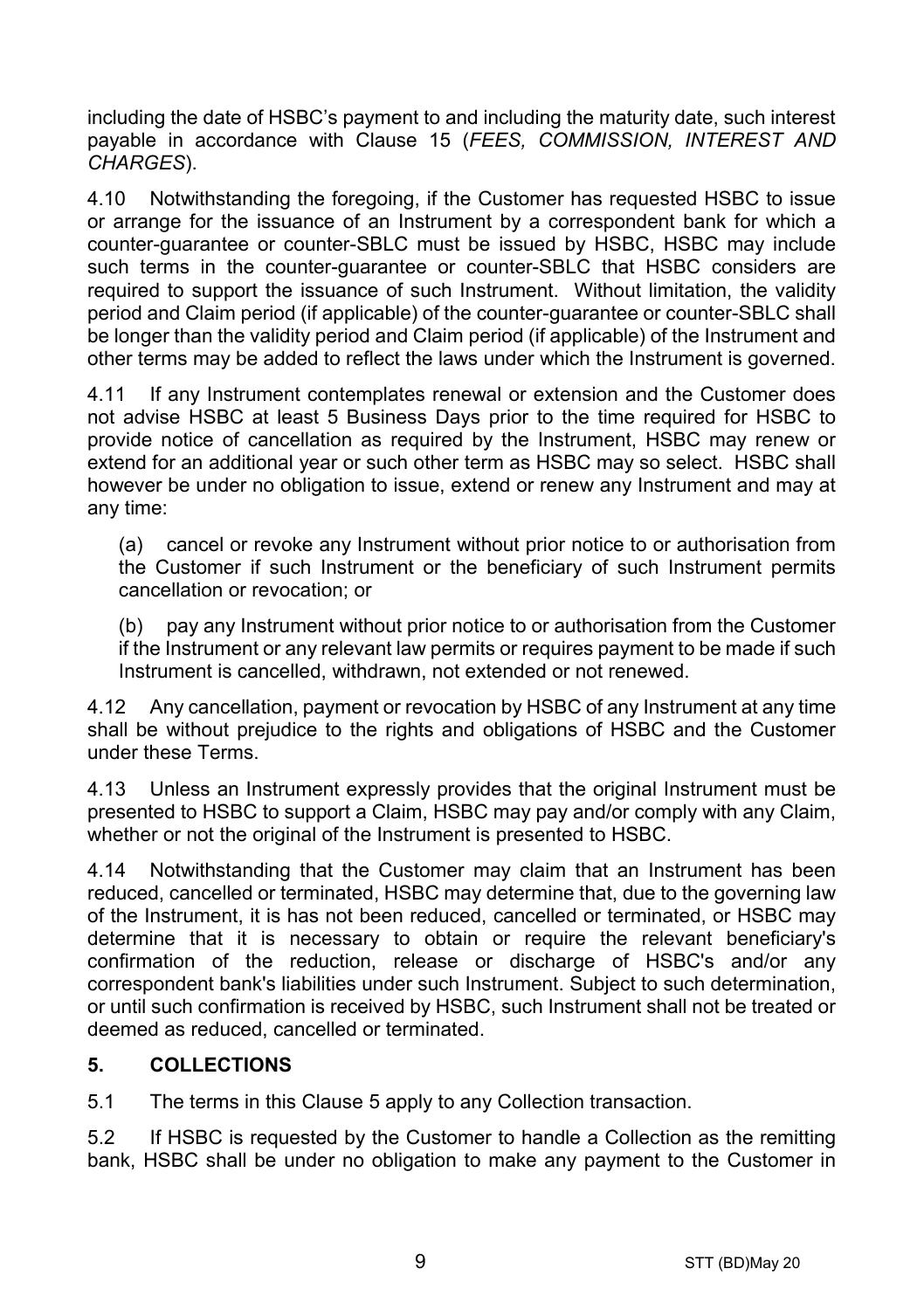respect of the Collection until HSBC has received full payment from the collecting or presenting bank.

5.3 HSBC is not obliged to check the Documents before sending them to the collecting or presenting bank.

5.4 HSBC is not obliged to check the Documents that it receives from a remitting bank.

## <span id="page-9-0"></span>**6. FINANCE**

6.1 The terms in this Clause [6](#page-9-0) apply where HSBC Finances any Document or Documentary Credit.

6.2 Upon HSBC Financing a Document or Documentary Credit, the Customer unconditionally and irrevocably:

(a) transfers ownership of the Document or Documentary Credit to HSBC and undertakes to endorse the relevant Document in favour of HSBC (if not already endorsed in favour of HSBC as a condition to such Finance) and deliver the original endorsed Document to HSBC;

(b) assigns or transfers absolutely to HSBC all of its rights to receive the proceeds of such Documentary Credit or Document; and

(c) assigns or transfers absolutely to HSBC all of its rights, title and interest in the associated underlying receivable (and related rights and proceeds) (if any) arising from the underlying Trade Transaction,

and where the amount of the Finance was calculated by applying an advance rate to the face value of the Document or Documentary Credit, upon receipt by HSBC of any proceeds of that Document or Documentary Credit in excess of the amount of the Finance, HSBC shall pay those proceeds to the Customer (after deducting any outstanding Customer Liabilities).

6.3 If HSBC has Financed a Document or Documentary Credit and payment in full or part is not received by HSBC for any reason (or cannot, for any reason whatsoever, be accepted by HSBC) from the relevant issuing bank, confirming bank, collecting bank, presenting bank, drawee or obligor (as applicable), then unless otherwise agreed in writing by HSBC:

- (a) such Trade Service is provided with full recourse against the Customer; and
- (b) the Customer is required to reimburse HSBC for amounts not received.

Such reimbursement is payable immediately upon HSBC's demand together with any interest payable in accordance with Clause [15](#page-16-0) (*[FEES, COMMISSION, INTEREST](#page-16-0)  [AND CHARGES](#page-16-0)*) and the Customer shall reimburse HSBC for any loss or damage suffered by HSBC as a result of the non-payment.

6.4 If HSBC has agreed to Finance a Document or Documentary Credit on a nonrecourse basis and payment in full or part is not received by HSBC (or cannot be accepted by HSBC) from the relevant issuing bank, confirming bank, collecting bank, presenting bank, drawee or obligor (as applicable), the Customer is only required to reimburse HSBC for amounts not received if the non-payment was due to a Recourse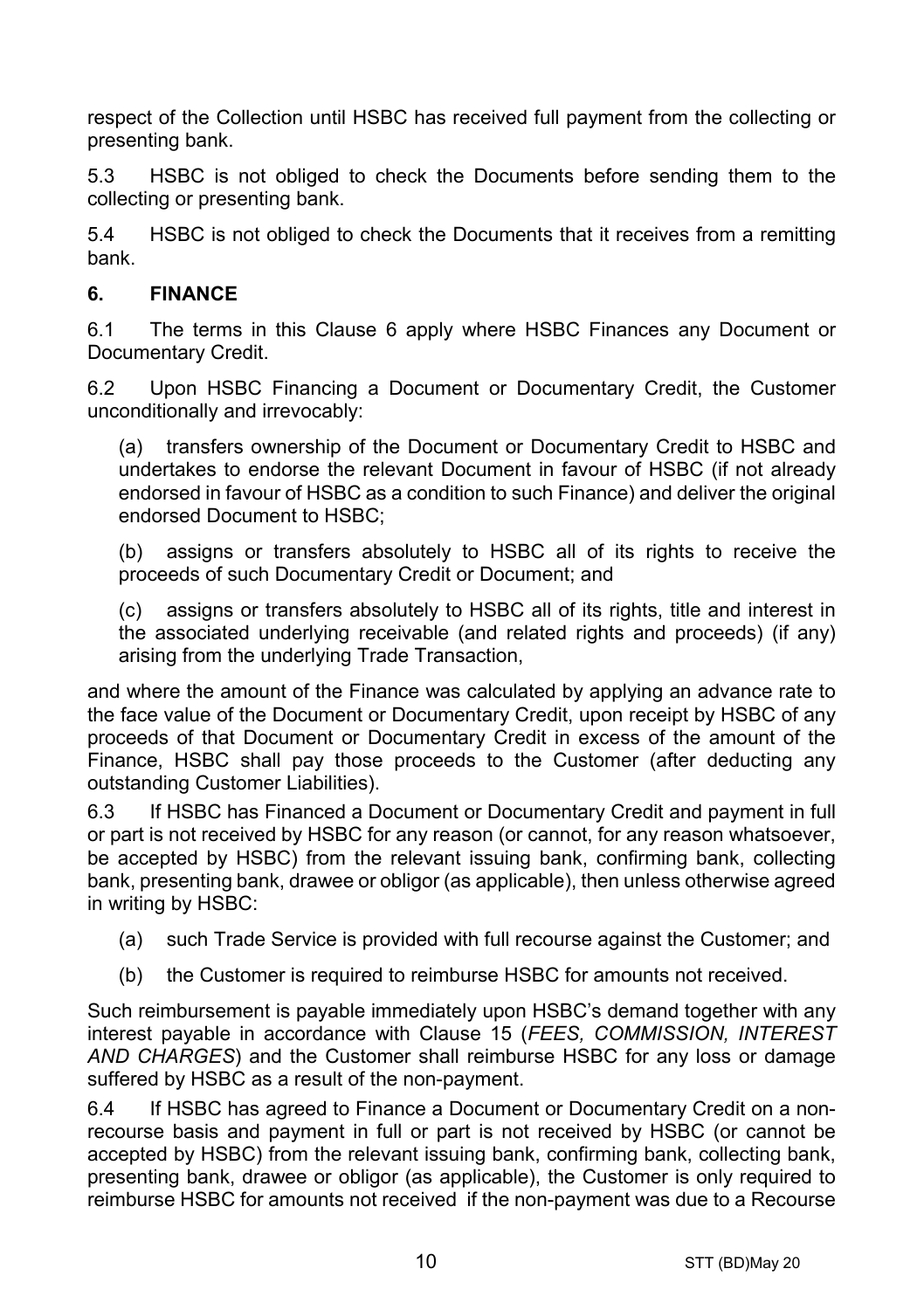Event. Such reimbursement is payable immediately upon HSBC's demand together with any interest payable in accordance with Clause [15](#page-16-0) (*[FEES, COMMISSION,](#page-16-0)  [INTEREST AND CHARGES](#page-16-0)*) and the Customer shall reimburse HSBC for any loss or damage suffered by HSBC as a result of the non-payment.

6.5 Where HSBC has Financed a Document or Documentary Credit, HSBC may at its discretion:

(a) take conditional acceptances and/or acceptances for honour and/or to extend the due date for payment in relation to any such Document or Documentary Credit;

(b) accept payment from any drawee or acceptor before maturity under rebate or discount;

(c) accept part payment before maturity and deliver a proportionate part of the Goods to any drawee or acceptor of such Document or Documentary Credit or the consignee of the related Goods;

(d) at the request of any drawee, delay presentation of such Document or Documentary Credit for payment or acceptance without affecting the liability of the Customer to HSBC in respect of such Document or Documentary Credit;

(e) give an indemnity against any loss arising from any discrepancies in order to obtain acceptance or payment of a Document and the Customer confirms that its reimbursement obligations and the indemnity set out in Clause [9](#page-13-0) (*[REIMBURSEMENT AND INDEMNITY](#page-13-0)*) shall apply to any such indemnity; and

(f) institute proceedings and take steps for the recovery from the acceptors or endorsers of any such Document or Documentary Credit of any amount due in respect of such Document or Documentary Credit, despite HSBC having debited the bank account of the Customer with the amount of such Document or Documentary Credit.

## <span id="page-10-0"></span>**7. TRADE FINANCE LOANS**

7.1 The terms in this Clause [7](#page-10-0) apply to any Trade Finance Loans which HSBC may provide to the Customer from time to time.

7.2 Subject to the terms of any applicable Facility Agreement which may apply, any Trade Finance Loan which HSBC provides to the Customer shall be on an uncommitted basis and HSBC may terminate or cancel such Trade Finance Loan at any time without providing reasons to the Customer.

7.3 Interest shall accrue on the Trade Finance Loan and shall be payable in accordance with Clause [15](#page-16-0) (*[FEES, COMMISSION, INTEREST AND CHARGES](#page-16-0)*).

7.4 The Customer shall repay each Trade Finance Loan together with accrued interest and any outstanding fees, commissions, charges and expenses incurred by HSBC on demand unless HSBC agrees otherwise in writing. In any event the Customer shall repay a Trade Finance Loan no later than:

(a) its maturity date;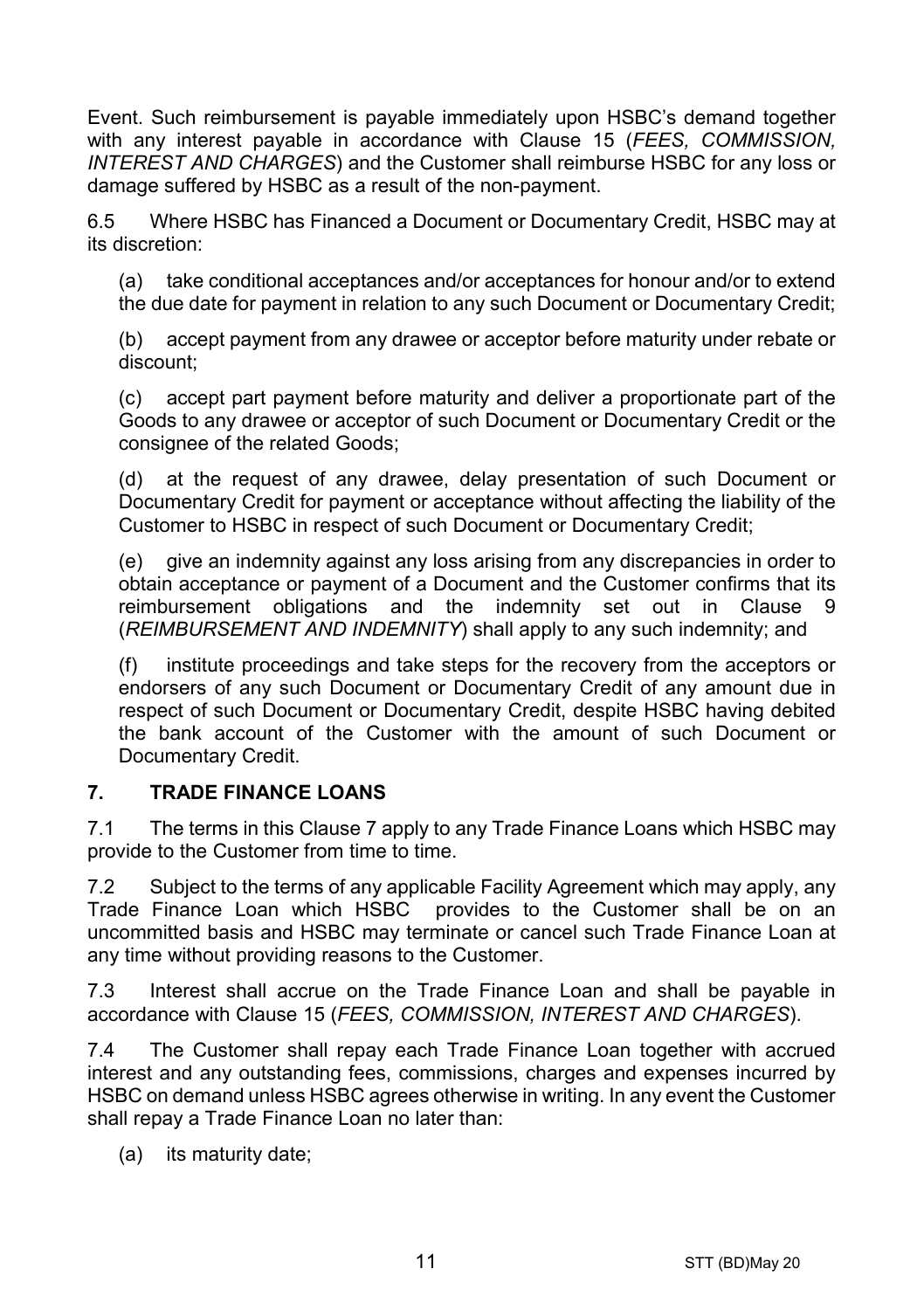(b) if it is for financing goods or services, the date on which the Customer receives the proceeds of sale of those goods or services (in full or part); and/or

(c) if it is for the financing of a debt owed to the Customer, the date on which the Customer receives payment of the debt (in full or part),

and, upon the request of HSBC, the Customer will arrange for all monies payable to the Customer under or in connection with the relevant Trade Transaction to be paid directly to a bank account as specified by HSBC to be used towards the repayment of that Trade Finance Loan and any other outstanding Customer Liabilities.

7.5 If a Trade Finance Loan is due for repayment on a day when the Customer is entitled to make a drawing under another Trade Finance Loan, HSBC may require:

(a) the amount of the Trade Finance Loan that is to be repaid to be deducted from the amount of the drawing to be made; and

(b) only the difference in amounts (if any) to be paid to the Customer.

7.6 Where the Customer requests a Trade Finance Loan and it is to be backed by a Documentary Credit or a confirmed purchase order, pro-forma invoice or such other supporting document specified in the Application, the Customer shall, at or before the time when the Customer submits the Application for that Trade Finance Loan, lodge with HSBC the original Documentary Credit (including all amendments (if any)) or a copy of the confirmed purchase order, pro-forma invoice or other such supporting document referred to in the Application (as applicable), in each case in the format required by HSBC (the **Supporting Document**).

7.7 Where HSBC provides to the Customer a Trade Finance Loan backed by a Supporting Document, the Customer shall:

(a) only use the proceeds of that Trade Finance Loan for the purpose of purchasing, producing, processing, manufacturing, storing, insuring and/or preparing for the sale or shipment of the Goods referred to in the Supporting Document;

(b) not accept any amendment to or cancellation of the Supporting Document without HSBC's prior written consent;

(c) promptly notify HSBC if the value of the relevant Goods or the proceeds due under the Supporting Document at any time falls below the amount of the Trade Finance Loan;

(d) promptly notify HSBC if the relevant Goods are not shipped in accordance with the terms of the Supporting Document;

(e) where the Supporting Document is a Documentary Credit, present all Documents to HSBC in strict compliance with the terms and conditions of the Documentary Credit before the expiry of the time limit(s) prescribed in the Documentary Credit; and

(f) where the Supporting Document is not a Documentary Credit, promptly following shipment of the relevant Goods, provide HSBC with the invoice and other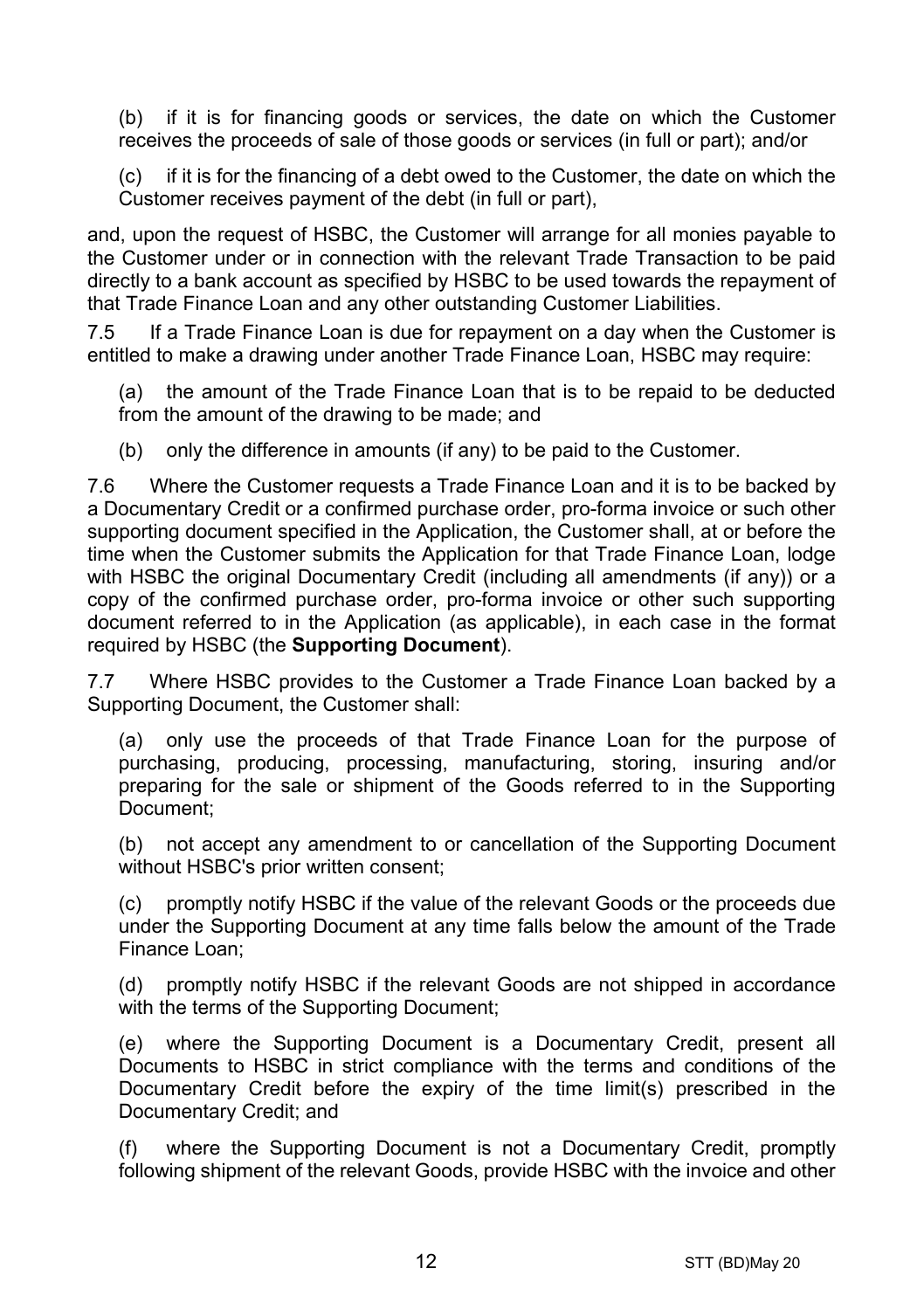documents evidencing that the relevant Goods have been supplied to the relevant buyer in accordance with the terms and conditions of the relevant sales contract.

7.8 Where HSBC provides to the Customer a Trade Finance Loan backed by a Documentary Credit and HSBC presents the required Documents to the issuing bank for payment or approval and/or HSBC Finances that Documentary Credit or any Document presented under that Documentary Credit, HSBC is authorised to apply the proceeds of the Documentary Credit or the amount of the Finance towards the repayment of that Trade Finance Loan and any other outstanding Customer Liabilities (including accrued interest).

#### <span id="page-12-0"></span>**8. APPLICATIONS FOR RELEASE OF GOODS, SHIPPING GUARANTEES AND LETTERS OF INDEMNITY**

8.1 The terms in this Clause [8](#page-12-0) apply to any Application for the release of Goods, shipping quarantee or letter of indemnity.

8.2 If the Customer requests HSBC to sign or countersign any letter of indemnity or shipping guarantee or (as the case may be) sign, endorse or release any air waybill, bill of lading, parcel post receipt or delivery order (collectively, the **Transport Documents**) to facilitate the release of Goods:

(a) HSBC is authorised (but not obliged):

(i) to honour any Claim (including the acceptance of any Document presented) made under any Documentary Credit, Collection or Document relating to any released Goods and to pay the invoiced amount of the Goods or the value of the Goods (whichever is higher) without examining any of the presented Documents and whether or not aware of any discrepancies; and

(ii) to utilise any Transport Documents in HSBC's possession for the redemption of any letter of indemnity or shipping guarantee; and

(b) the Customer shall promptly accept any Document presented for the payment of the relevant Goods (whether discrepant or not) and shall indemnify HSBC and each other Indemnified Party in accordance with Clause [9.2](#page-13-1) (*[REIMBURSEMENT](#page-13-0)  [AND INDEMNITY](#page-13-0)*).

8.3 Goods and/or Documents are released to the Customer for the purpose of taking delivery of and selling the Goods.

8.4 HSBC may compromise, settle, pay or resist any Claim arising from or in connection with the issuance of any letter of indemnity or shipping guarantee or HSBC signing, endorsing or releasing any Transport Document in such manner as HSBC determines appropriate, without releasing the Customer's obligation and liability to reimburse and indemnify HSBC hereunder.

8.5 The Customer shall redeem and deliver each letter of indemnity or shipping guarantee (if any) to HSBC for cancellation immediately upon receipt of the relevant original Transport Documents.

8.6 The Customer agrees that its Customer Liabilities in respect of a letter of indemnity or shipping guarantee shall continue and shall not be reduced until such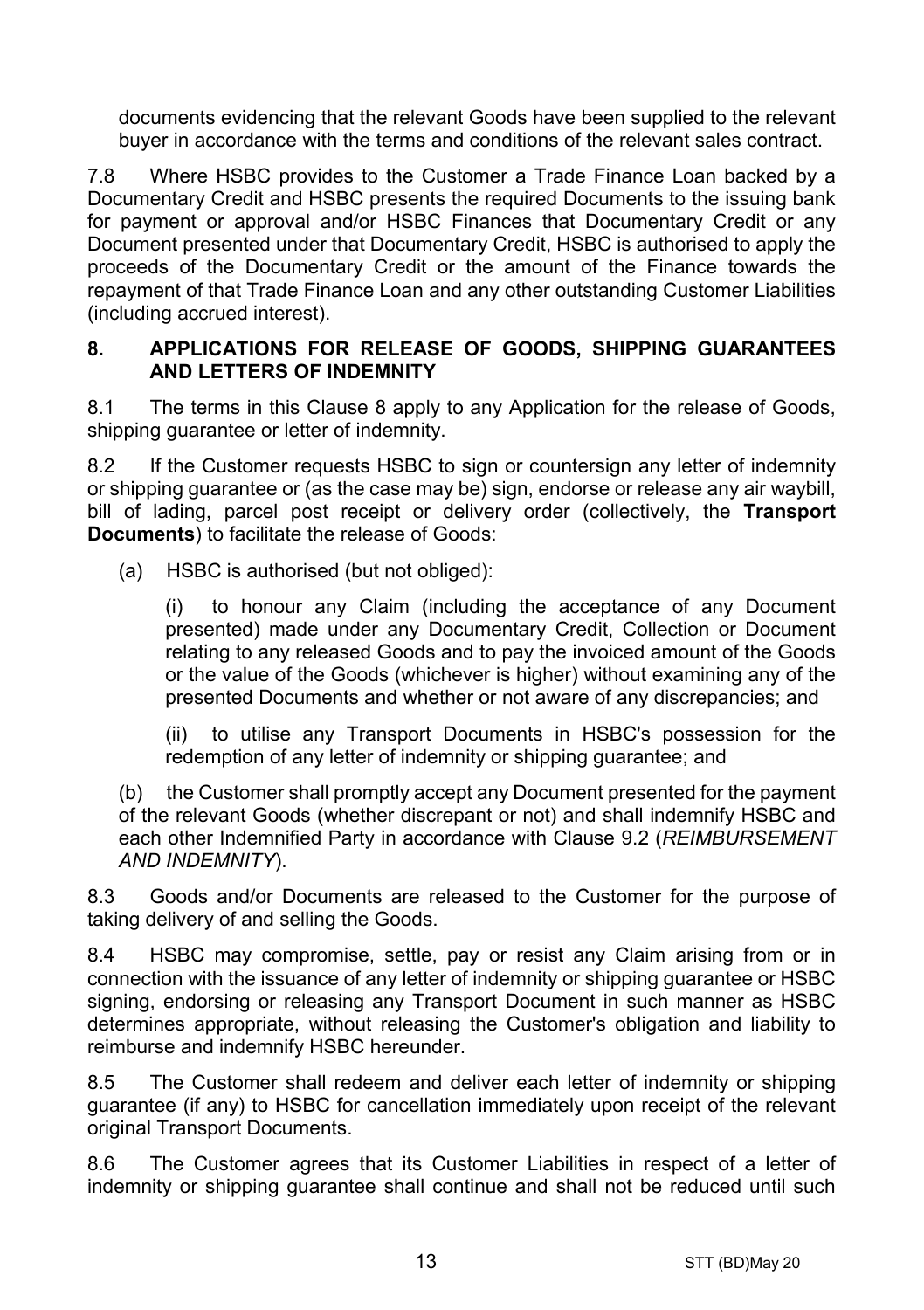letter of indemnity or shipping guarantee has been returned to HSBC and HSBC has been released from all its liabilities under such letter of indemnity or shipping guarantee.

# **SECTION 2 – REIMBURSEMENT, INDEMNITY AND OTHER RIGHTS**

# <span id="page-13-0"></span>**9. REIMBURSEMENT AND INDEMNITY**

9.1 The Customer shall upon demand reimburse or pay to HSBC all sums paid (in whatever manner) or due to be paid by HSBC to any person in respect of any Trade Service and shall upon demand pay to HSBC all sums owing at any time by the Customer to HSBC including any principal, interest, commissions, fees, Increased Costs, taxes, customs duties and charges in respect of such Trade Services and any costs and expenses incurred by HSBC in connection with providing such Trade **Services** 

<span id="page-13-1"></span>9.2 The Customer shall indemnify HSBC, each HSBC Group member, and their officers, employees and delegates (each, an **Indemnified Party**) on demand against all direct, indirect and consequential liabilities and losses, payments, damages, demands, claims, expenses and costs (including legal fees and fees, claims, demands and liabilities from a beneficiary or any other person on a full indemnity basis), proceedings, actions and other consequences (collectively, the **Losses**) which any Indemnified Party may suffer, sustain or incur under or in connection with any Trade Service and the enforcement of its rights under these Terms (except where any such Loss is caused by the Indemnified Party's fraud, gross negligence or wilful misconduct). The Customer shall on demand pay to the Indemnified Party the full amount of the Losses.

9.3 The Customer shall, upon request by any Indemnified Party, forthwith appear and defend at the Customer's own cost and expense any action which may be brought against such Indemnified Party in connection with any Trade Service and to provide such assistance as such Indemnified Party may reasonably require.

9.4 HSBC may, at any time and without notice, debit from any bank account which the Customer holds with any HSBC Group member, or deduct from any proceeds held or received by HSBC which are due to the Customer, any Customer Liabilities outstanding at that time (even if such debit or deduction would cause the relevant bank account to become overdrawn).

9.5 The indemnities contained in these Terms shall not be in any way discharged or diminished, nor shall the liability of the Customer be affected by reason of HSBC or any person from time to time, varying, realising or releasing any of the same, or granting any time, indulgence or concession or compounding with any person, or concurring in accepting or varying any compromise, arrangement or settlement, or omitting to claim or enforce payment, or determining, varying, reducing or extending the terms of any Trade Service, or by anything done or omitted which, but for this provision, might operate to discharge or otherwise exonerate the Customer.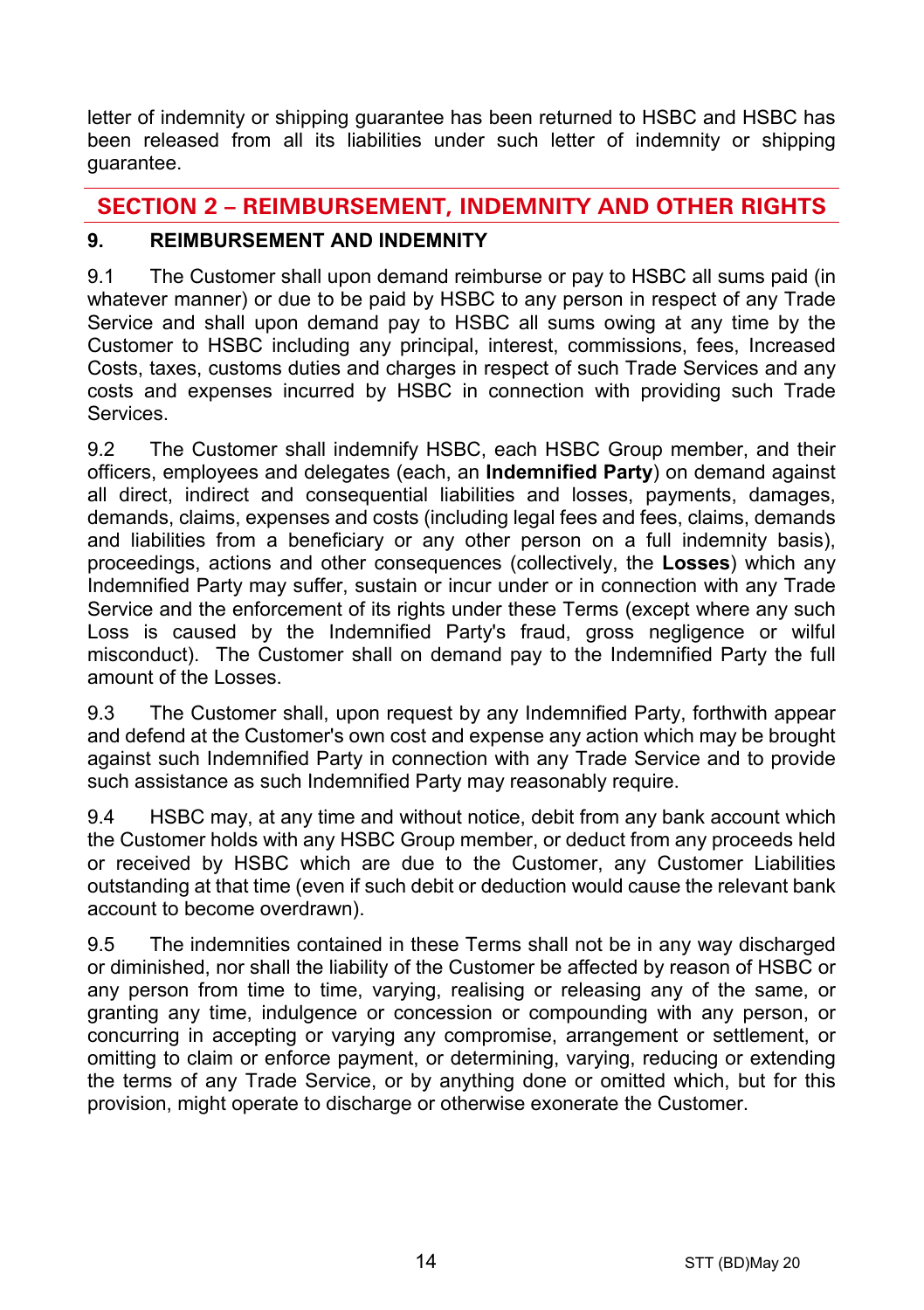# <span id="page-14-1"></span>**10. CASH COLLATERAL**

10.1 The Customer shall upon demand pay to such bank account as HSBC may direct cash cover in an amount sufficient to cover the Customer Liabilities or such lesser amount if agreed by HSBC (such amount paid, being **Cash Collateral**).

10.2 If required by HSBC, the Customer will grant to HSBC, in form and substance satisfactory to HSBC, a security interest which is customary in the Governing Jurisdiction in respect of the bank account and such Cash Collateral, and the Customer shall undertake any filing, registration, recording or enrolment of such security interest for it to be perfected and enforceable against the Customer and shall pay any related fees.

10.3 HSBC may, at any time without notice or demand, apply (whether by way of set-off, transfer or otherwise) any or all Cash Collateral towards the payment of any Claim, the repayment of any Trade Finance Loan and/or the satisfaction of any or all other Customer Liabilities.

10.4 Unless HSBC otherwise agrees:

(a) Cash Collateral shall not constitute a debt owed by HSBC to the Customer or any other person and shall not be repayable or refundable (in whole or in part) by HSBC to the Customer or any other person, in each case, until and unless HSBC is satisfied that all the Customer Liabilities have been unconditionally and irrevocably paid and discharged in full; and

(b) no interest shall accrue on Cash Collateral.

10.5 The Customer shall not create or permit to subsist any mortgage, charge, pledge, lien or other security interest or encumbrance over the Cash Collateral, or any bank account in which such Cash Collateral is held (except for any security in favour of HSBC) or assign, transfer or otherwise deal with the same.

## <span id="page-14-0"></span>**11. PLEDGE**

11.1 The Customer will pay to HSBC on demand all Customer Liabilities.

11.2 The Customer hereby, to the extent permissible, pledges to HSBC as a continuing security for the Customer Liabilities all Documents and Goods which are at any time in actual or constructive possession or control of HSBC or held on trust for, or to the order of, HSBC whether for custody, collection, security, the making of a Claim or any other reason and whether or not in the ordinary course of banking business and whether in the Governing Jurisdiction or elsewhere.

11.3 To the extent required by HSBC, the Customer shall do all acts (including entering into such further documents) to create, evidence and give the full effect of a pledge over the Documents and Goods as security for the Customer Liabilities.

11.4 If, in the Governing Jurisdiction a pledge (or its equivalent) is required to be registered, filed or otherwise publicly recorded for it to be enforceable, upon request of HSBC the Customer shall take all reasonable action to so register, file and/or record such pledge (including making payment of any related fees).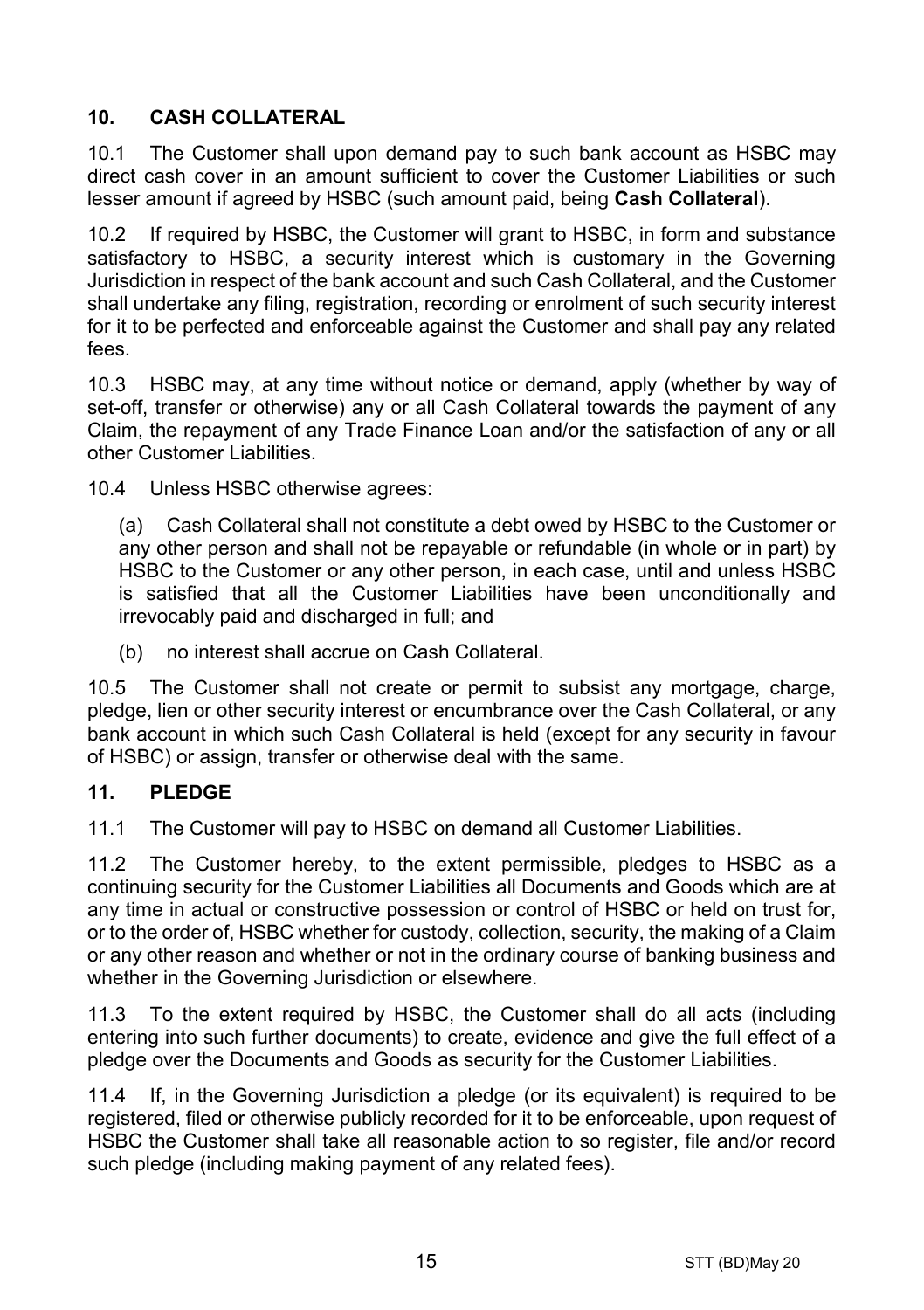11.5 Any restriction on the right of consolidating securities shall not apply to the pledge under this Clause [11.](#page-14-0)

11.6 The risk in any Documents and Goods pledged shall remain with the Customer and neither HSBC nor any other HSBC Group member shall be responsible for any loss or damage or depreciation in value of any Documents or Goods held by HSBC as security.

11.7 If:

(a) the Customer fails to pay any Customer Liabilities when due or demanded;

(b) the Customer does not comply with any other provision of these Terms;

(c) any representation made by the Customer under these Terms is or proves to have been incorrect when made or deemed to have been made;

(d) the Customer is unable or admits inability to pay its debts as they fall due or the Customer is or is deemed to be insolvent or bankrupt under the laws of its jurisdiction of establishment and/or incorporation (as applicable); or

(e) the Customer enters into or becomes subject to a reorganisation, a composition or other arrangement with one or more creditors, a winding-up, or any other form of bankruptcy or insolvency process or proceeding,

HSBC may enforce its pledge and may, without demand, notice, legal process or any other action with respect to the Customer or any other person, realise, sell, negotiate or otherwise dispose of all or some of the Documents and the Goods at any time and in any way which it deems expedient free from any restrictions and claims and HSBC shall not be liable for any loss arising out of such realisation, sale, negotiation or disposal.

11.8 All monies received, recovered or otherwise realised by HSBC following the enforcement of the pledge may be credited to a separate interest-bearing suspense account for so long as HSBC determines in order to preserve HSBC's rights towards discharge of the whole of the Customer Liabilities.

## **12. TRUST RECEIPTS**

12.1 Whilst any Customer Liabilities remain outstanding in respect of any Trade Service provided in relation to any Documents or Goods, if any such Documents or Goods are held by or released to the Customer or to its order, the Customer:

(a) will hold such Documents and Goods (and the proceeds of sale and/or any insurance) on trust for HSBC (or, if a trust is not recognised and enforceable, hold to the order of HSBC) exclusively for the purpose agreed between HSBC and the Customer from time to time in respect of the Trade Service being provided;

(b) will keep such sale and/or insurance proceeds, and store such Goods, separate from any other property of the Customer and capable of being identified;

(c) confirms that such Documents and Goods will continue to be subject to the pledge in Claus[e 11](#page-14-0) (*[PLEDGE](#page-14-0)*) but at the risk of the Customer;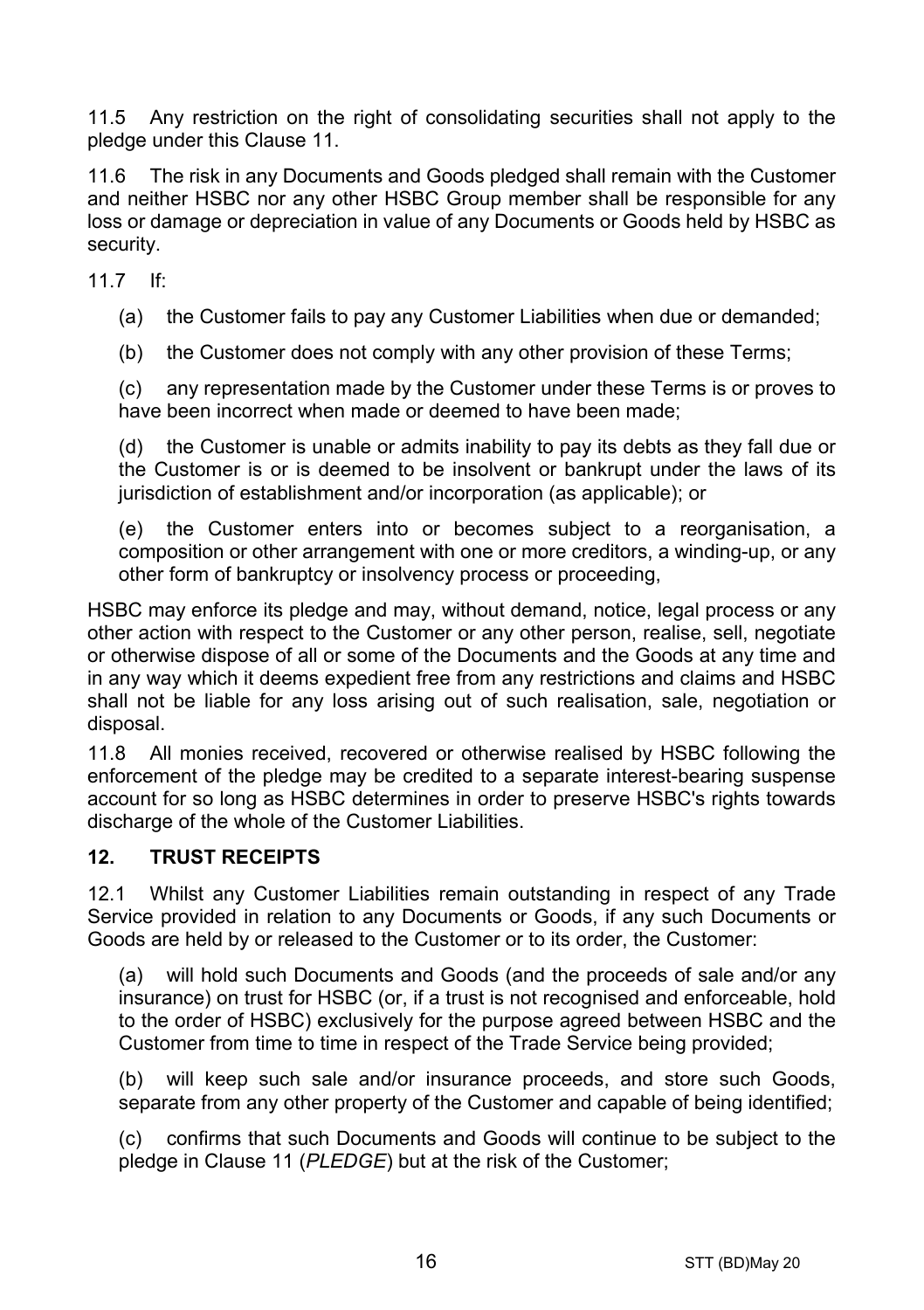(d) will, at the request of HSBC, execute and deliver to HSBC trust receipts in form and substance satisfactory to HSBC together with any other documentation HSBC may require:

(e) will comply promptly and fully with any instructions or request which HSBC may give to the Customer in relation to such Documents and Goods;

(f) will, upon receipt, promptly pay to HSBC the proceeds of sale and/or insurance of the Goods; and

(g) acknowledges that HSBC may at any time take possession and dispose of the Goods, Documents and/or sale and/or insurance proceeds of the Goods.

## **13. SET-OFF**

13.1 HSBC may, at any time and without notice, combine or consolidate all the bank accounts of the Customer held with HSBC and/or set-off any Customer Liabilities against any obligation owed by HSBC to the Customer (including in respect of any Cash Collateral, or proceeds received or held by HSBC), regardless of the place of payment, booking branch or currency of either obligation.

13.2 To effect any set-off HSBC may convert to a currency any amount which is in a different currency at the relevant Exchange Rate.

13.3 If any Customer Liabilities are unliquidated or unascertained, HSBC may apply or set off an amount estimated by it in good faith to be the amount of that liability.

## **14. SUPPLEMENTARY RIGHTS**

14.1 HSBC's rights under these Terms are to be in addition to and are not to be in any way prejudiced or affected by any one or more other indemnities, guarantees, securities or other obligations which HSBC may now or subsequently hold whether from the Customer or any other person.

14.2 HSBC may enforce its rights under these Terms or in respect of any other indemnities, guarantees, securities or other obligations which HSBC may now or subsequently hold whether from the Customer or any other person in any order it chooses and the Customer waives any rights it may have which provide otherwise.

# **SECTION 3 – FEES AND PAYMENTS**

## <span id="page-16-0"></span>**15. FEES, COMMISSION, INTEREST AND CHARGES**

15.1 Unless otherwise agreed in writing with the Customer:

(a) fees and other charges (other than interest and commission) shall be payable by the Customer to HSBC in respect of each Trade Service at the rates, in the amounts, and at the times agreed in the relevant Application, Facility Agreement or Tariff Book or as otherwise in accordance with HSBC's standard practices;

(b) interest shall be payable by the Customer to HSBC upon demand in respect of any Trade Finance Loan or Finance, shall accrue on the amount of such Trade Finance Loan or Finance for the period from the date HSBC provides such Trade Finance Loan or Finance to the date such Trade Finance Loan or Finance is repaid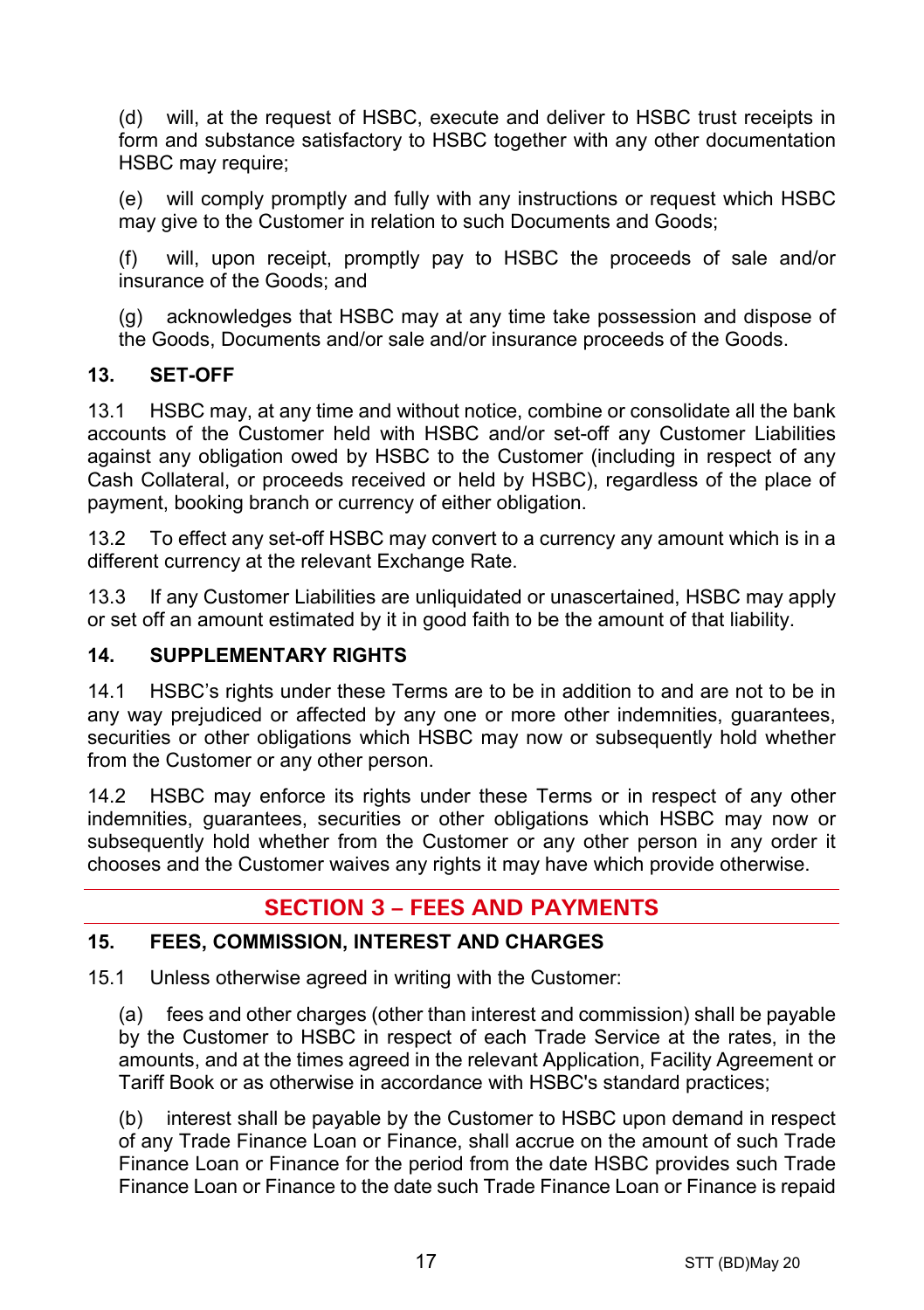or settled in full, and shall be calculated by reference to the rates agreed in the relevant Application, Facility Agreement or Tariff Book or as otherwise in accordance with HSBC's standard practices;

(c) interest shall be payable by the Customer to HSBC upon demand in respect of any Claim paid by HSBC, shall accrue on the amount of the Claim for the period from the date HSBC pays such Claim to the date the Customer Liabilities resulting from such Claim are reimbursed in full, and shall be calculated by reference to the rates agreed in the relevant Application, Facility Agreement or Tariff Book or as otherwise in accordance with HSBC's standard practices; and

(d) commission shall be payable by the Customer to HSBC upon demand in respect of any Documentary Credit or Instrument and shall be calculated by reference to the face value of such Documentary Credit or Instrument and the rates agreed in the relevant Application, Facility Agreement or Tariff Book or as otherwise in accordance with HSBC's standard practices.

15.2 Any fee, interest or commission accruing in respect of a Trade Service will accrue from day to day and is calculated on the basis of the actual number of days elapsed and a year of 365 days or, in any case where the market practice in the relevant Governing Jurisdiction differs, in accordance with that market practice.

15.3 Any fee, commission, interest or charge payable by the Customer to HSBC is non-refundable.

15.4 If the Customer fails to pay any amount payable by it under these Terms on its due date, default interest shall accrue on the overdue amount from the due date up to the date of actual payment (both before and after judgment) at the rate agreed in the relevant Application, Facility Agreement or Tariff Book or as otherwise in accordance with HSBC's standard practices.

## **16. PAYMENTS**

16.1 Payments by the Customer shall be made to HSBC in immediately available, freely transferable, cleared funds and as specified by HSBC, without any set-off, counterclaim, withholding or conditions of any kind unless compelled by law.

16.2 All amounts paid or payable to HSBC in respect of any Trade Service are expressed on a Tax-exclusive basis. The Customer must pay any relevant Tax (as necessary) on any amount that the Customer is required to pay HSBC.

16.3 If any deduction or withholding is required by law (including on account of any Tax), the Customer must:

(a) increase the sum payable so that, after making the minimum deduction or withholding required, HSBC will receive and be entitled to retain a net sum at least equal to the sum that HSBC would have received had that deduction or withholding not been made; and

(b) within 30 days of such payment, forward to HSBC the confirmation in writing from the relevant tax authority evidencing receipt by the relevant tax authority of that deduction or withholding.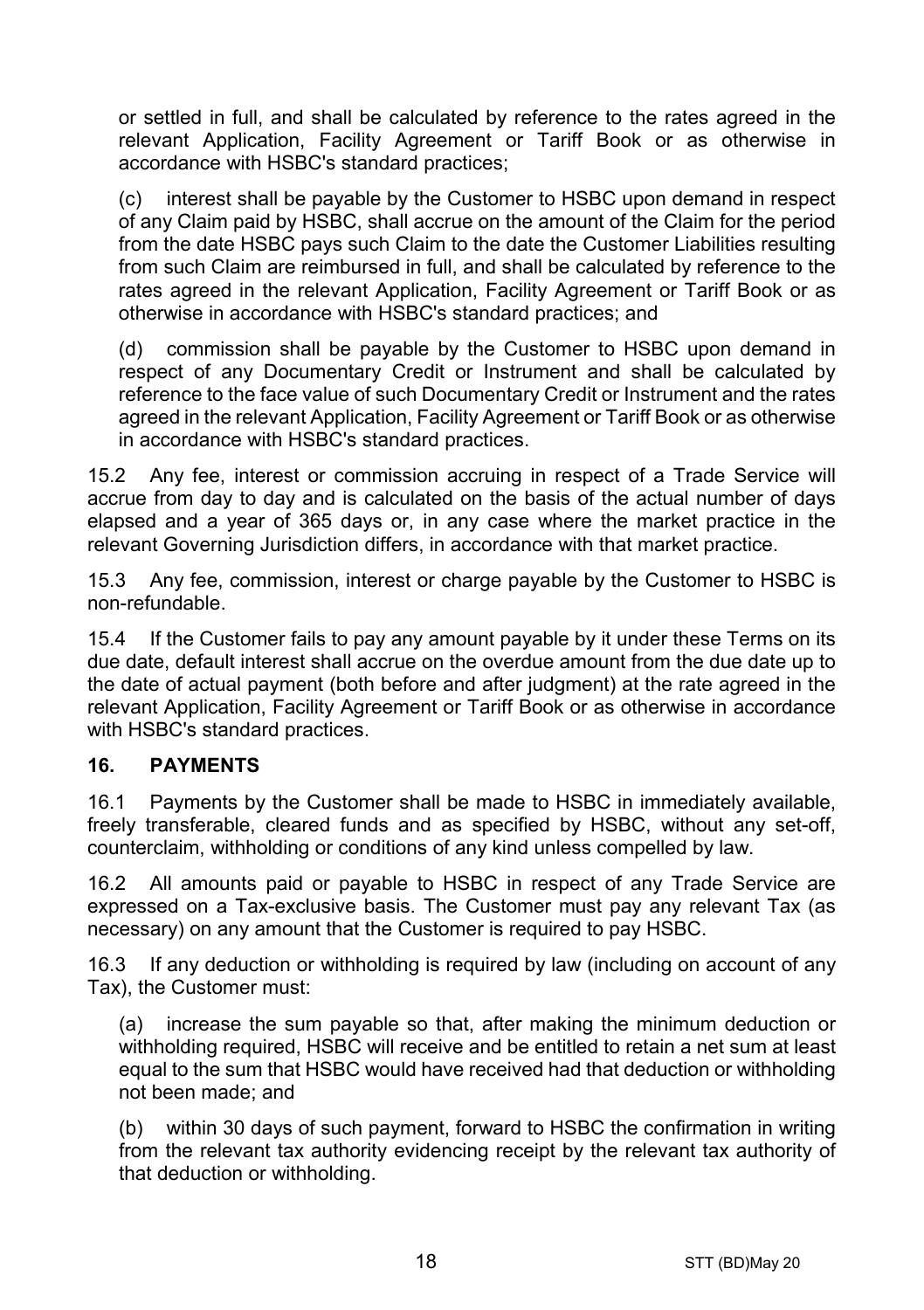16.4 Unless HSBC agrees otherwise, each payment by the Customer to HSBC shall be made in the currency of the relevant Customer Liability for which that payment is being made and the Customer waives any right it may have in any jurisdiction to pay such payment in another currency. If HSBC receives a payment from the Customer or any other person in a currency which is not the currency in which that payment was due or if any Cash Collateral needs to be converted into another currency so that HSBC may apply it to satisfy any outstanding Customer Liabilities in another currency, HSBC shall undertake that conversion using the relevant Exchange Rate (or, if applicable, pursuant to the terms of any hedging agreement that the Customer and HSBC may have entered into for these purposes). Where HSBC undertakes any currency conversion permitted by these Terms, the Customer shall indemnify HSBC for any cost, loss or liability incurred by HSBC in undertaking the conversion.

16.5 If any payment due from the Customer, or any order, judgment or award given or made in relation to any payment due from the Customer, has to be converted into another currency for the purpose of making or filing a claim or proof against the Customer or any other person, or obtaining or enforcing an order, judgment or award, the Customer shall indemnify HSBC against any cost, loss or liability arising out of or as a result of the conversion.

16.6 Any notice from, or determination by, HSBC of a rate or amount under these Terms, a Trade Service or any document referred to in these Terms shall (unless it contains an obvious error) be conclusive evidence of that rate or amount. In any legal proceedings connected with these Terms and/or a Trade Service, the account entries of HSBC are prima facie evidence of the matters to which they relate.

16.7 Any moneys paid to HSBC in respect of the Customer Liabilities may be applied in or towards satisfaction of the same or credited to a separate suspense account for so long as HSBC determines in order to preserve HSBC's rights towards discharge of the whole of the Customer Liabilities.

16.8 Moneys received by HSBC shall be applied by it (unless otherwise mandatorily required by law):

(a) first, in discharging all costs, fees and expenses (including legal fees) owing by the Customer to HSBC;

(b) second, in or towards the discharge of any interest or other amounts (not being principal) owing to HSBC; and

(c) thirdly in or towards the discharge of any principal owing by the Customer to HSBC.

16.9 If any moneys paid to HSBC in respect of the Customer Liabilities are required to be repaid by virtue of any law relating to insolvency, bankruptcy or liquidation or for any other reason, HSBC may enforce these Terms and the relevant Trade Service as if such moneys had not been paid.

16.10 Any sums that would fall due on a day other than a Business Day will be due on the next Business Day. In such event, interest and commission calculations will be adjusted accordingly.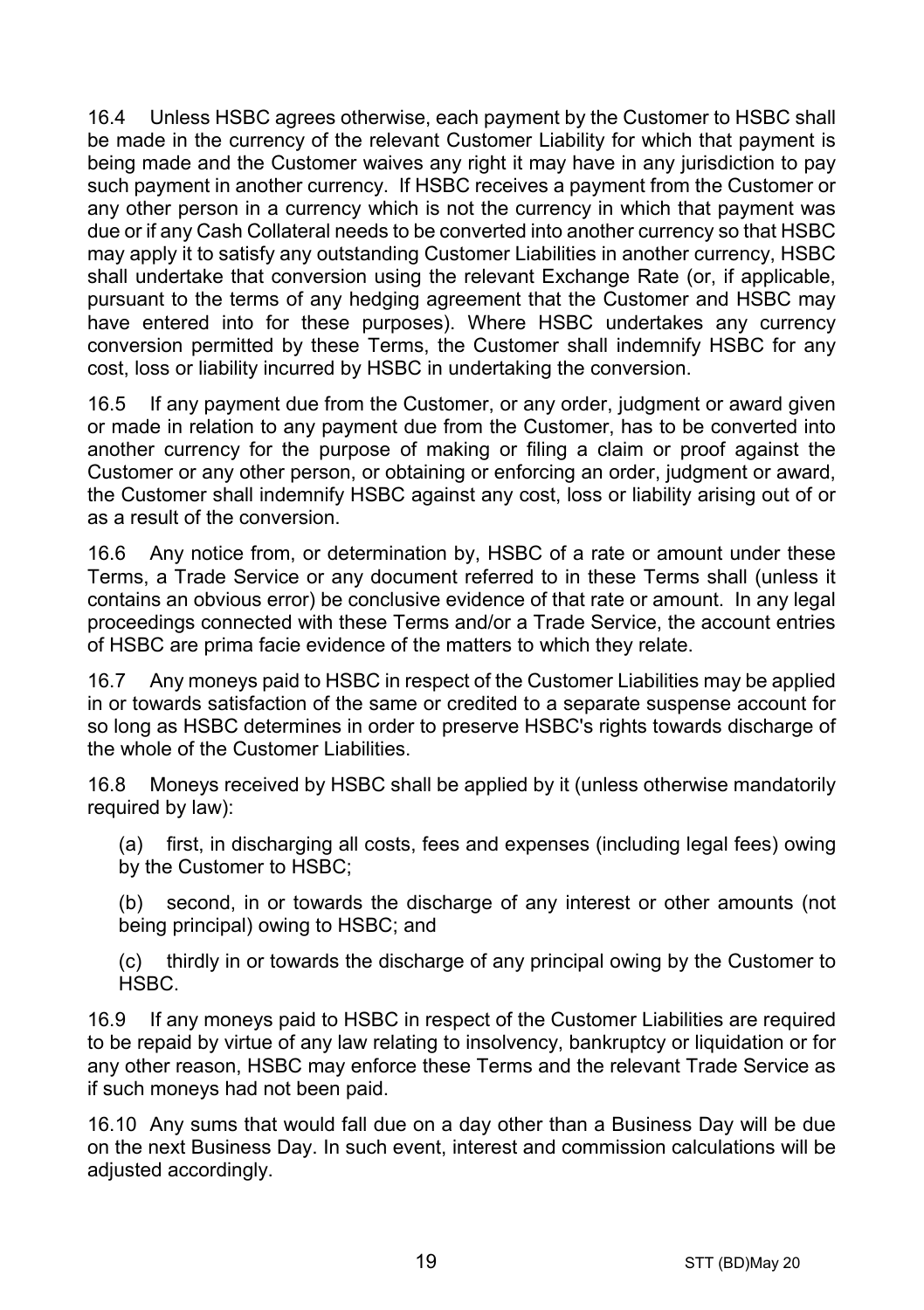16.11 If any amount to be paid by the Customer to HSBC in connection with a Trade Service is calculated by reference to a published benchmark interest rate (such as a central bank reference rate) and that rate is less than zero per cent at the time of calculation, such rate shall be deemed to be zero per cent.

# **SECTION 4 – REPRESENTATIONS, UNDERTAKINGS AND SANCTIONS**

## **17. REPRESENTATIONS AND WARRANTIES**

17.1 In addition to other representations and warranties made by the Customer to HSBC, the Customer represents and warrants to HSBC that:

(a) it is duly established and/or incorporated under the laws of its jurisdiction of establishment and/or incorporation (as applicable), is validly existing and has full power to carry on its business as now being conducted, to own its assets and to enter into and perform its obligations under these Terms, and shall promptly notify HSBC of any change to its constitution or existence;

(b) the obligations expressed to be assumed by it in these Terms and in each Trade Transaction which it may enter into from time to time are legal, valid, binding and enforceable obligations;

(c) all authorisations, consents, approvals, resolutions, licences, exemptions, filings, notarisations or registrations required or desirable to enable it lawfully to enter into, exercise its rights and comply with its obligations under these Terms and each Trade Transaction have been obtained or effected and are in full force and effect;

(d) these Terms and each Trade Transaction which it may from time to time enter into do not and will not conflict with its constitutional documents or any agreement or instrument binding upon it or any of its assets or constitute a default or termination event (however described) under any such agreement or instrument;

(e) each Trade Service requested by or for the Customer relates to a genuine Trade Transaction as described in the documents pertaining to such Trade Transaction and all documents and information (including in any Application) provided by the Customer to HSBC in relation to each Trade Service or these Terms is/are complete, accurate, genuine and valid;

(f) it has not taken any corporate action, or any other steps and no legal proceedings have been commenced for its liquidation, judicial management, receivership, or any similar or analogous proceedings or for the appointment of a receiver and manager, judicial manager, liquidator or similar officer of it or of all or any material part of its assets or revenues;

(g) any Documents, Goods or proceeds of sale in which HSBC has or is purported to have an interest are free from any security interest(s) and encumbrance(s) (other than in favour of HSBC) and the Customer is the sole and beneficial owner of any such Documents, Goods or proceeds of sale;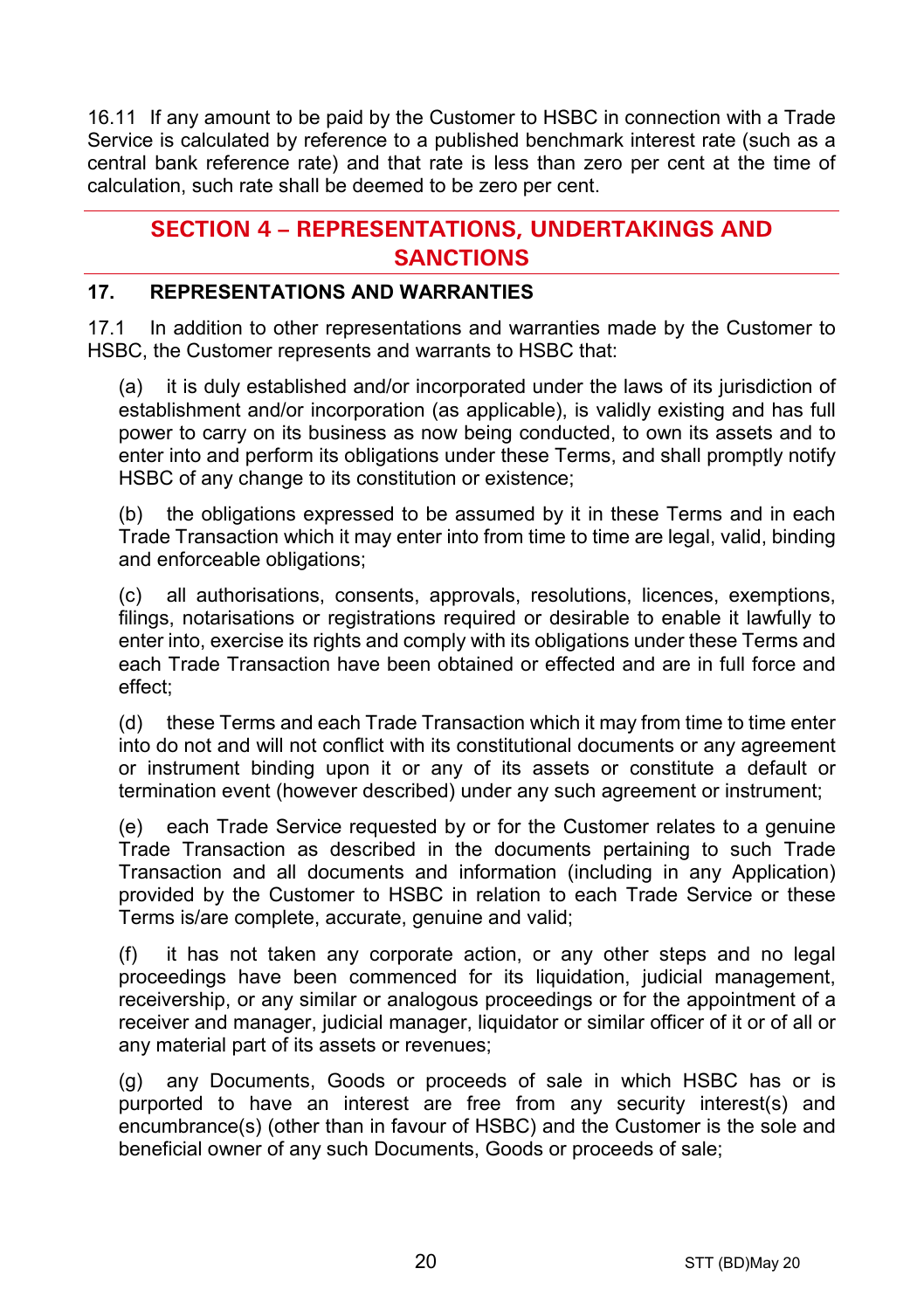(h) as at the date HSBC provides Finance to the Customer in respect of a Document or Documentary Credit, it is not aware of any dispute (actual, pending or threatened) in respect of that Document or Documentary Credit or the relevant Trade Transaction; and

(i) as at the date HSBC provides Finance to the Customer in respect of a Document or Documentary Credit or provides a Trade Finance Loan to the Customer, it has not received any financing in respect of that Document, Documentary Credit or the relevant Trade Transaction from any person other than HSBC.

17.2 All representations and warranties in these Terms are deemed to be made on each day (a) an Application is made and is being processed, (b) any Trade Service is outstanding and (c) any Customer Liabilities remain outstanding.

17.3 The Customer acknowledges that HSBC will rely on any representations and warranties made by the Customer including when HSBC assesses whether or not to provide a Trade Service to the Customer.

17.4 The Customer shall promptly notify HSBC on becoming aware of any representation or warranty becoming untrue, or the Customer being unable to make any representation or warranty when repeated.

#### **18. UNDERTAKINGS**

#### **General Undertakings**

18.1 The Customer shall at the request of HSBC:

(a) provide HSBC with such information concerning a Trade Transaction (including copies of sale contracts, purchase order and invoices), Documents and Goods and any proposed sale of Goods as HSBC may require and promptly notify HSBC if any Trade Transaction is cancelled or terminated for any reason or if any material dispute arises in respect of a Trade Transaction;

(b) provide HSBC with such information regarding the financial condition, assets and operations of the Customer and its affiliates as HSBC may reasonably require;

(c) provide HSBC with any information required by HSBC to satisfy its "*know your customer*" or similar identification procedures;

(d) keep HSBC informed of the whereabouts of the Goods and of any change in the condition, quality or quantity of the Goods;

(e) co-operate fully with HSBC and render to HSBC all assistance it requires in the collection and enforcement of any payments under or in connection with any Trade Service whether by legal proceedings or otherwise; and

(f) promptly do all such acts or execute all such documents at its own cost as HSBC may specify:

(i) for the purpose of the creation, perfection, protection or maintenance of any interest conferred or intended to be conferred on HSBC by, pursuant to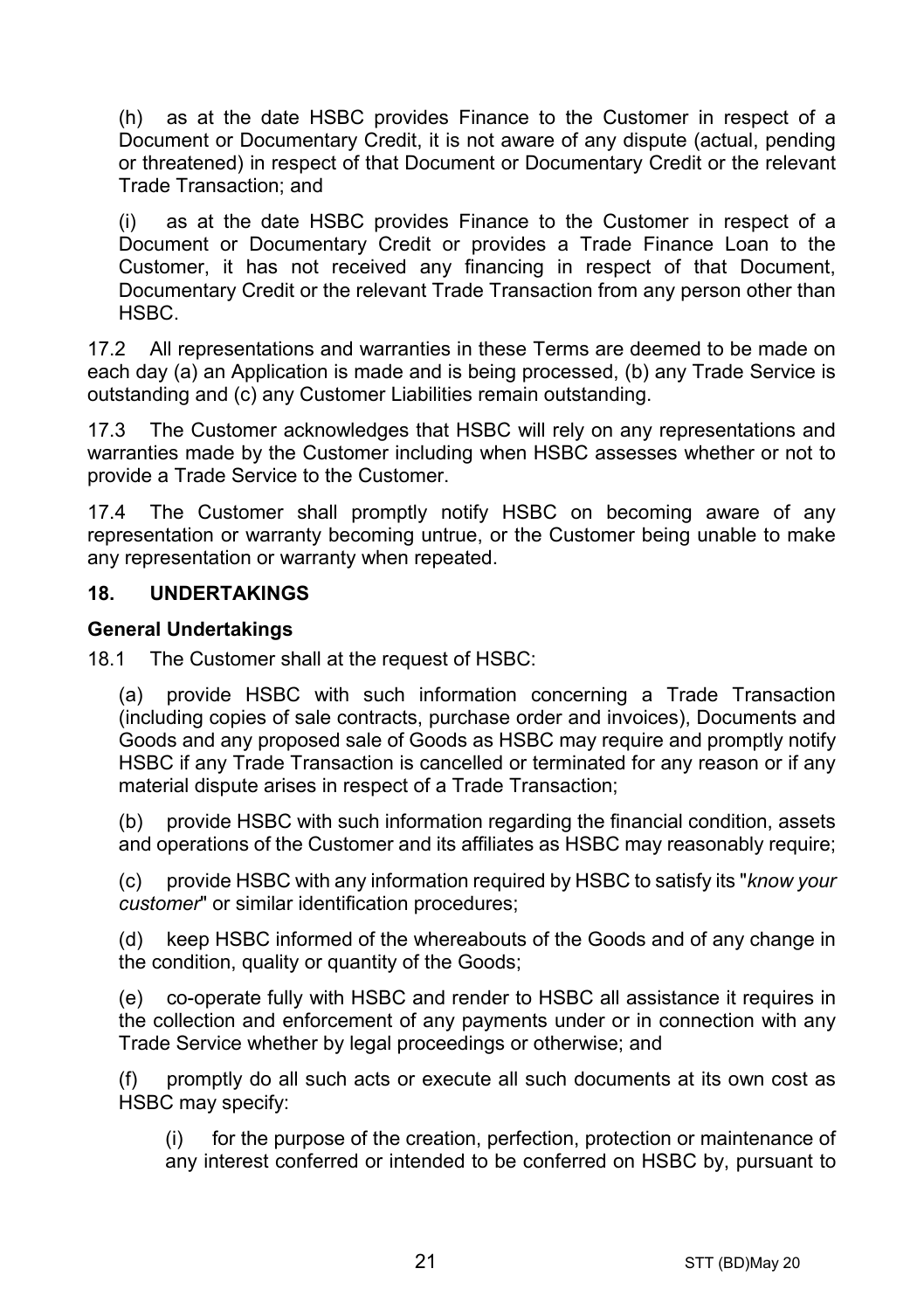or in connection with these Terms (including in respect of any Cash Collateral, Documents, Goods or sale proceeds);

(ii) for the exercise of any rights, powers and remedies of HSBC provided by, pursuant to or in connection with these Terms or by law; and

(iii) to facilitate the realisation by HSBC of any Documents or Goods in which HSBC is, or is intended to be, interested.

#### **Trade Service Undertakings**

18.2 The Customer shall, to the extent applicable to a Trade Service and/or where HSBC has or is purported to have an interest in the relevant Documentary Credit, Documents, Goods or proceeds of sale referred to:

(a) ensure that the Documentary Credit, Documents, Goods or proceeds of sale (as applicable) are free from any mortgage, charge, pledge, lien or other security interest, encumbrance or claim except for any trust, pledge or other form of security in favour of HSBC or which has been expressly permitted by HSBC;

(b) for so long as the Customer has title to the Goods or if as a condition to the Trade Service the Customer is required to procure the insurance of the Goods:

(i) insure the Goods for such value against such insurable risks as is stipulated in the relevant condition or, in the absence of any such condition, as is customary for those Goods;

(ii) promptly following (and in any event within ten days of) the date of the Application for the relevant Trade Service, provide to HSBC copies of the relevant insurance policies; and

(iii) promptly notify HSBC of any claims made on the relevant insurance policies and direct the insurer to pay to HSBC all insurance proceeds in respect of the Goods;

(c) if so requested by HSBC:

(i) promptly arrange for HSBC's interest in the Goods to be endorsed on any relevant insurance policy; and

(ii) promptly submit claims in respect of the Goods to relevant insurer;

(d) promptly pay to HSBC all insurance proceeds received by it in respect of the Goods and, pending payment, hold such proceeds on trust for HSBC (or, if a trust is not recognised and enforceable, hold to the order of HSBC);

(e) promptly endorse all Documents in favour of HSBC, deposit all Documents with HSBC or to its order and note in its records the interest of HSBC in all Documents and the Goods;

(f) promptly pay all freight, warehouse, dock, transit and other charges, rent and all other costs of and in connection with the Documents and/or Goods;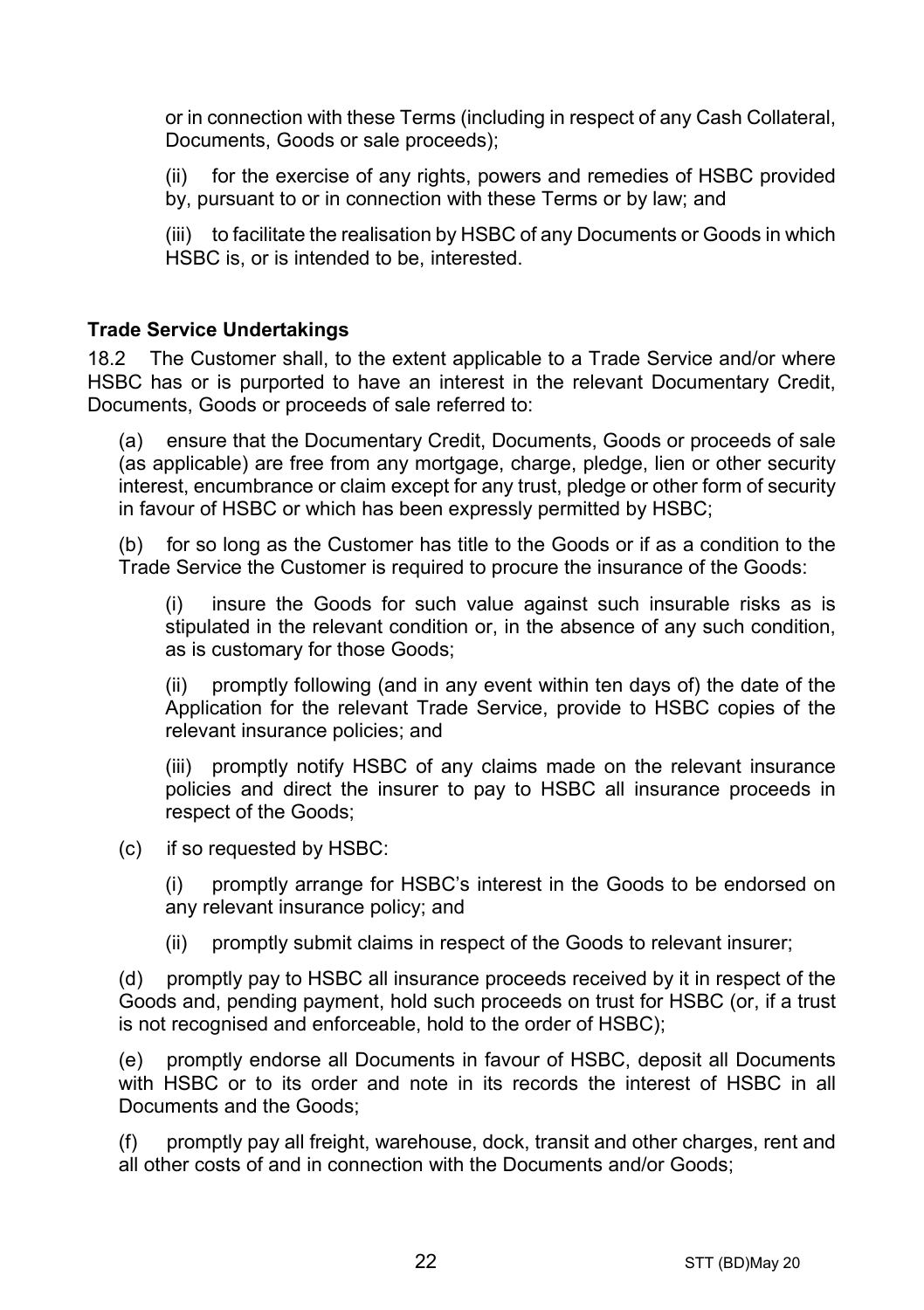(g) not permit the Goods to be processed or altered without the prior written consent of HSBC;

(h) not take any action, which might prejudice the value of the Goods or the effectiveness of any pledge or trust under these Terms;

(i) promptly inform HSBC of any event of which it becomes aware that may adversely affect the liability of a buyer to complete the purchase of the Goods or any change or deterioration in the state or quality or otherwise of the Goods;

(j) promptly inform HSBC if it becomes aware of any theft, fraud, illegal activity, loss, damage or other misuse of or in relation to any Goods or Documents;

(k) permit HSBC (or any delegate) access to any premises at which the Goods are stored or located for the purpose of inspecting, taking possession of, or otherwise protecting its interest in the Goods;

(l) not attempt to factor, transfer, sell, dispose of or otherwise deal with the Documents, Goods or proceeds of sale (as applicable), Documentary Credit (or any confirmation (whether given on a disclosed or undisclosed basis)), except as agreed between HSBC and the Customer from time to time in respect of the Trade Service(s) being provided;

(m) not present the Documents to any other bank, financial institution or similar type of financing entity or obtain any form of financing and/or borrowing in respect of the same Trade Transaction;

(n) not agree to any amendment to the Documentary Credit, SBLC or Document without the prior written consent of HSBC; and

(o) procure the prompt release of HSBC from any guarantee, indemnity or other commitment that HSBC may have provided in respect of the Documents or the Goods,

and HSBC (or any delegate) is authorised to take such steps and to make any payments, on behalf and at the cost of the Customer, to ship, collect, land, store, insure or inspect the Goods and/or to demand and collect any proceeds of sale.

#### <span id="page-22-0"></span>**19. COMPLIANCE WITH LAWS AND SANCTIONS**

19.1 The Customer represents and warrants that:

(a) neither the Customer nor any of its subsidiaries, directors, officers, employees, agents, or affiliates is a person or entity that is, or is owned or controlled by any person or entity that is:

(i) the subject of any sanctions issued, administered or enforced by the US Department of the Treasury's Office of Foreign Assets Control, the US Department of State, the United Nations Security Council, the European Union, Her Majesty's Treasury, the Hong Kong Monetary Authority or any other sanction issuing or enforcement body that may be applicable to HSBC, the Customer, a Trade Service or a Trade Transaction (the **Sanctions**); or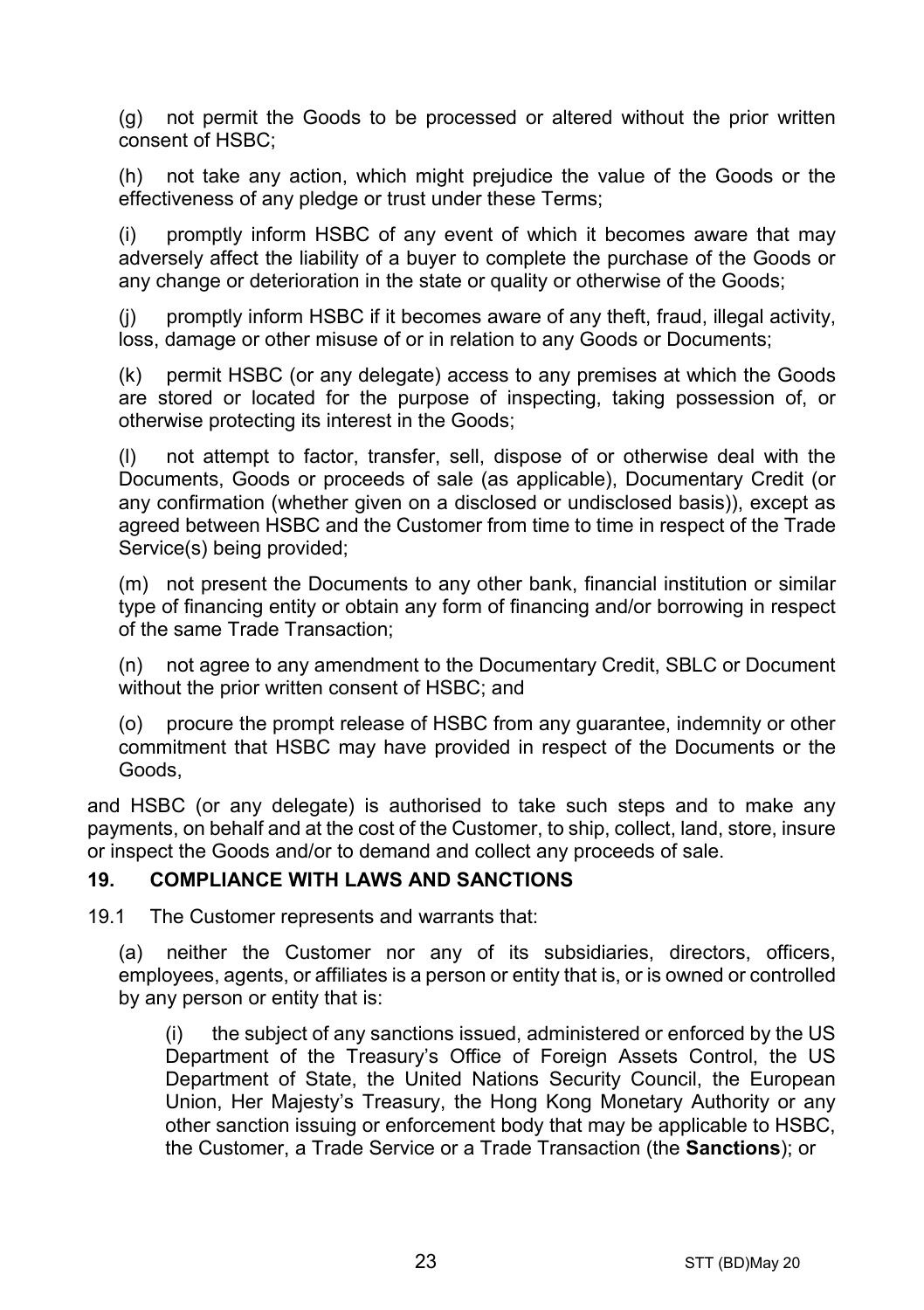(ii) located, organised or resident in a country or territory that is, or whose government is, the subject of Sanctions;

(b) any required import or export licenses applicable to each Trade Transaction have been obtained and, if the Customer is aware that HSBC may require an export license or other authorisation for the provision of the relevant Trade Service for the Customer, the Customer will notify HSBC prior to HSBC providing the Trade Service; and

(c) the Customer is compliant in all material respects with foreign and domestic laws and regulations pertaining to each jurisdiction in which it operates and to each Trade Transaction and the subject matter of such Trade Transaction including, if applicable, the shipment and financing of the goods described in such Trade Transaction or the associated documents.

19.2 The Customer acknowledges and agrees that:

(a) HSBC Group and its service providers are required to act in accordance with the laws and regulations of various jurisdictions, including those which relate to Sanctions, export controls and the prevention of money laundering, terrorist financing, bribery, corruption and tax evasion;

(b) at any time, HSBC may require the Customer to immediately provide to HSBC information related to any Trade Transaction, including the underlying contract or other documentation;

(c) HSBC may take, and may instruct other HSBC Group members to take, to the extent it is legally permitted to do so under the laws of its jurisdiction, any action (a **Compliance Action**) which it considers appropriate to act in accordance with Sanctions or domestic and foreign laws and regulations. Such Compliance Action may include:

(i) the interception and investigation of any payment, communication or instruction;

(ii) the making of further enquiries as to whether a person or entity is subject to any Sanctions or export control restrictions; and/or

- (iii) the refusal to:
	- (A) issue, renew, extend, transfer or assign a Trade Service;
	- (B) make payment of any Claim; or

(C) process a Trade Service or instruction that does not conform with Sanctions, export controls or domestic and foreign laws or regulations; and

(d) neither HSBC nor any HSBC Group member will be liable for any loss, damage, delay, or a failure of HSBC to perform its duties under these Terms or a Trade Service:

(i) arising out of or relating to any Compliance Action taken by HSBC, its service providers, or any HSBC Group member; and/or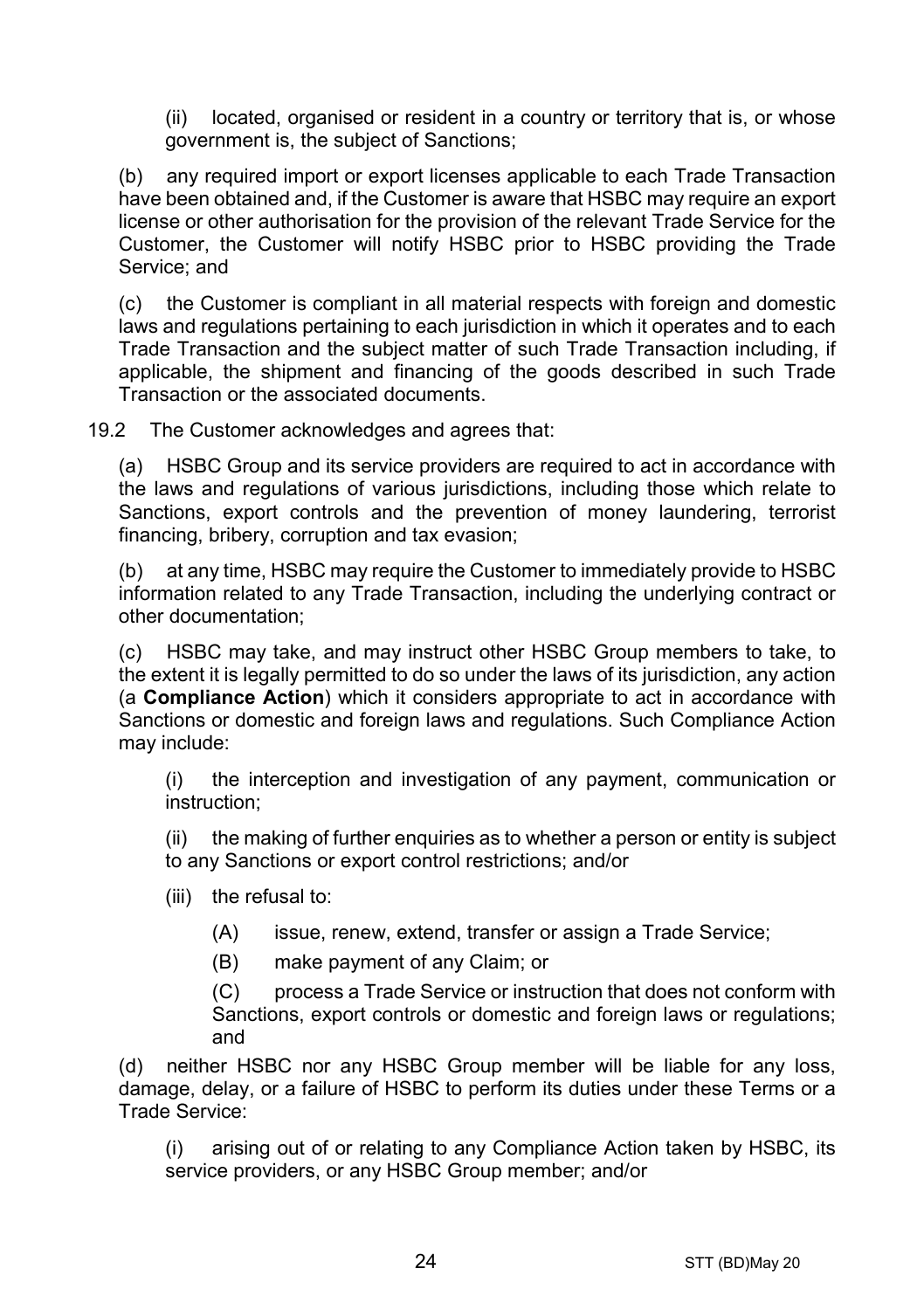(ii) being prevented from paying any Claim in respect of a Trade Service or sending or receiving any message or data or taking any other action in connection with any Trade Service because of an applicable law, regulation or ruling of any governmental agency.

# **SECTION 5 – INSTRUCTIONS AND ELECTRONIC PLATFORMS**

#### <span id="page-24-0"></span>**20. INSTRUCTIONS**

20.1 HSBC is authorised to accept, act and rely upon, and treat as valid and accurate:

(a) all communications, demands and instructions (including any Applications) given or purporting to be given by the Customer to HSBC (an **Instruction**);

(b) all communications and any Claims made or purported to be made by any person; and

(c) any documents provided to HSBC,

including, in each case, those made or given by way of or through a Platform, email, facsimile, telecopier, telex, cable, telephone or such other electronic means (in each case, an Electronic Means) and is under no obligation to enquire as to the authorisation or validity of any such Instruction, communication, Claim or Document.

20.2 The Customer acknowledges and accepts the risk that communications, Instructions, Claims and documents sent to or from HSBC by Electronic Means may be intercepted, monitored, amended, corrupted, contain viruses or be otherwise interfered with by third parties and acknowledges and agrees that HSBC is not responsible or liable to the Customer or any other person for, and the Customer waives any and all claims in respect of, any Losses arising from the same.

20.3 If the Customer communicates, gives an Instruction, makes a Claim or sends a document by Electronic Means, or instructs HSBC to permit a beneficiary or any other person to do the same, the Customer shall indemnify, and hold HSBC harmless from and against, any and all Losses that HSBC may incur (including in respect of any payment made where the relevant Instruction or Claim was unauthorised).

20.4 Where the Customer has made an Application for any Trade Service to be provided for the benefit of an affiliate of the Customer:

(a) the Customer agrees (and will procure the concurrent written agreement of its affiliate) that HSBC has no obligation to obtain instructions from the affiliate and HSBC can deal solely with the Customer on behalf of the affiliate;

(b) the definition of "Trade Transaction" shall be construed to refer to such affiliate rather than the Customer, and the definitions of "Documents" and "Goods" shall be construed accordingly;

(c) references in these Terms to the Customer presenting, handling, disposing, transferring, dealing with or using (however so described) the relevant Documents, Goods or proceeds of sale shall include the affiliate undertaking any such action;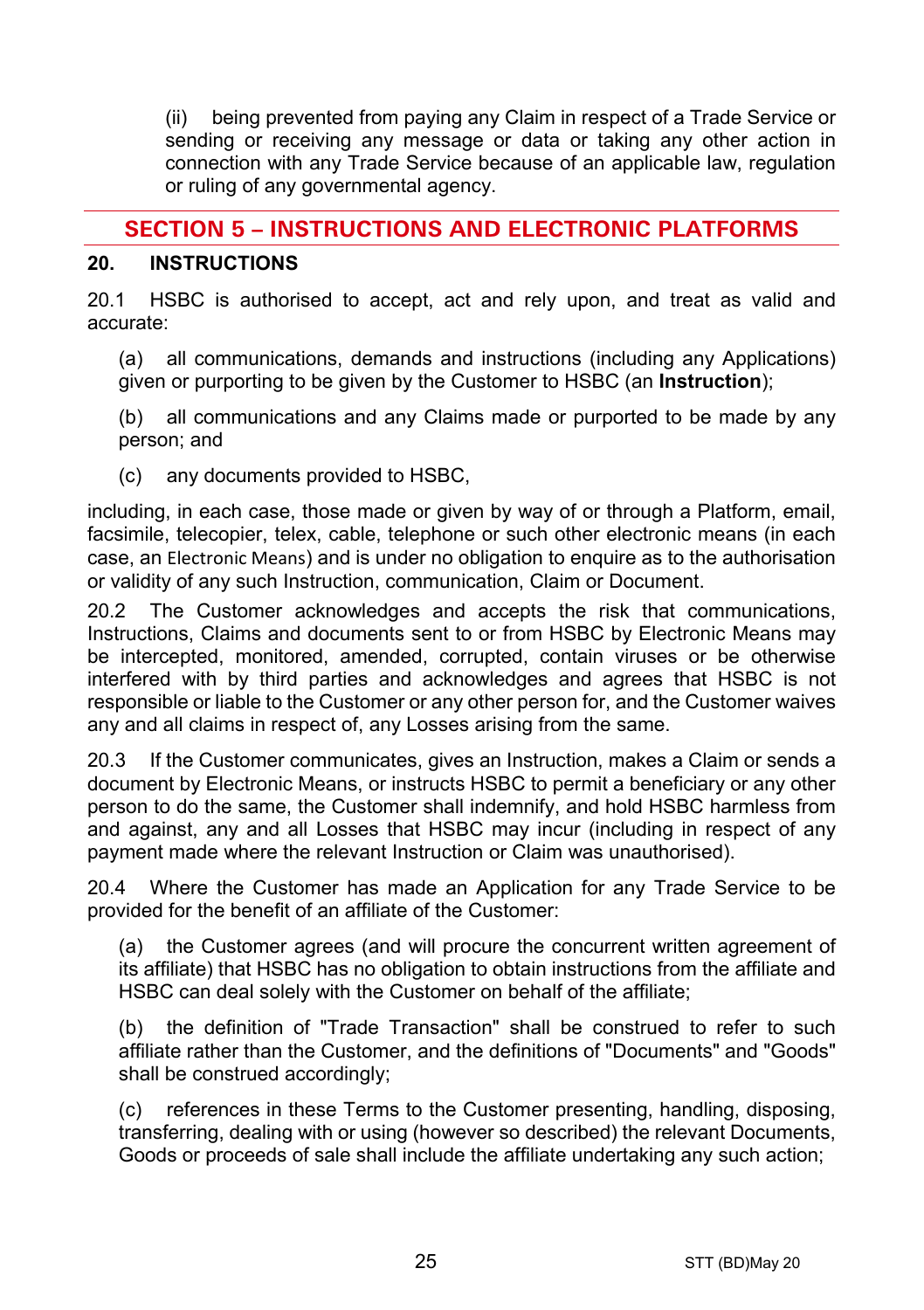(d) the Customer shall procure that the affiliate complies with all undertakings in these Terms in respect of the relevant Trade Transaction, Documents, Goods and proceeds of sale; and

(e) each representation in these Terms made by the Customer shall be made by the Customer for itself and on behalf of the affiliate or, where it can only be made in respect of the affiliate (due to factual circumstances), by the Customer for and on behalf of the affiliate.

20.5 HSBC has no obligation to:

(a) verify the identity or authority of any person communicating, giving an Instruction, making a Claim or providing a document by Electronic Means**;**

(b) verify the authenticity of any signature(s) (whether electronic or otherwise) on any communication made, Instruction given, Claim made or document provided by Electronic Means; or

(c) seek the Customer's prior approval before acting on any communication made, Instruction given, Claim made or document provided by Electronic Means,

however HSBC may, in its absolute discretion, take steps to ascertain the validity, authenticity and origin of any communication, Instruction, Claim or document (including requiring telephone verification of any Instructions) and take any steps that may be mandated by an External Provider and may, where it is unable to ascertain the validity, authority or origin of any communication, Instruction, Claim or document, delay or refuse to act upon any communication, Instruction, Claim or document or suspend or terminate any Trade Service at any time.

## **21. PLATFORMS**

21.1 The Customer acknowledges and agrees that:

(a) HSBC may rely on External Providers to provide Platforms so that HSBC can perform its obligations under these Terms (or any other applicable terms and conditions) and provide Trade Services;

(b) External Providers are independent from HSBC and may independently charge the Customer fees for use of their Platform and those fees are the sole responsibility of the Customer;

(c) HSBC's obligations under these Terms and any Trade Service shall be subject to HSBC's rights under External Terms and Conditions and the availability of any Platform provided by such External Providers;

(d) HSBC has no obligation to inform the Customer of, or provide the Customer with, any External Terms and Conditions;

(e) HSBC has no control over the electronic processes used by a Platform provided by an External Provider to process, handle and/or send data or messages;

(f) it shall inform HSBC of all External Terms and Conditions applicable to or any charges imposed by any Platform which it uses (or intends to use) in respect of any Trade Service and shall promptly notify HSBC of any changes; and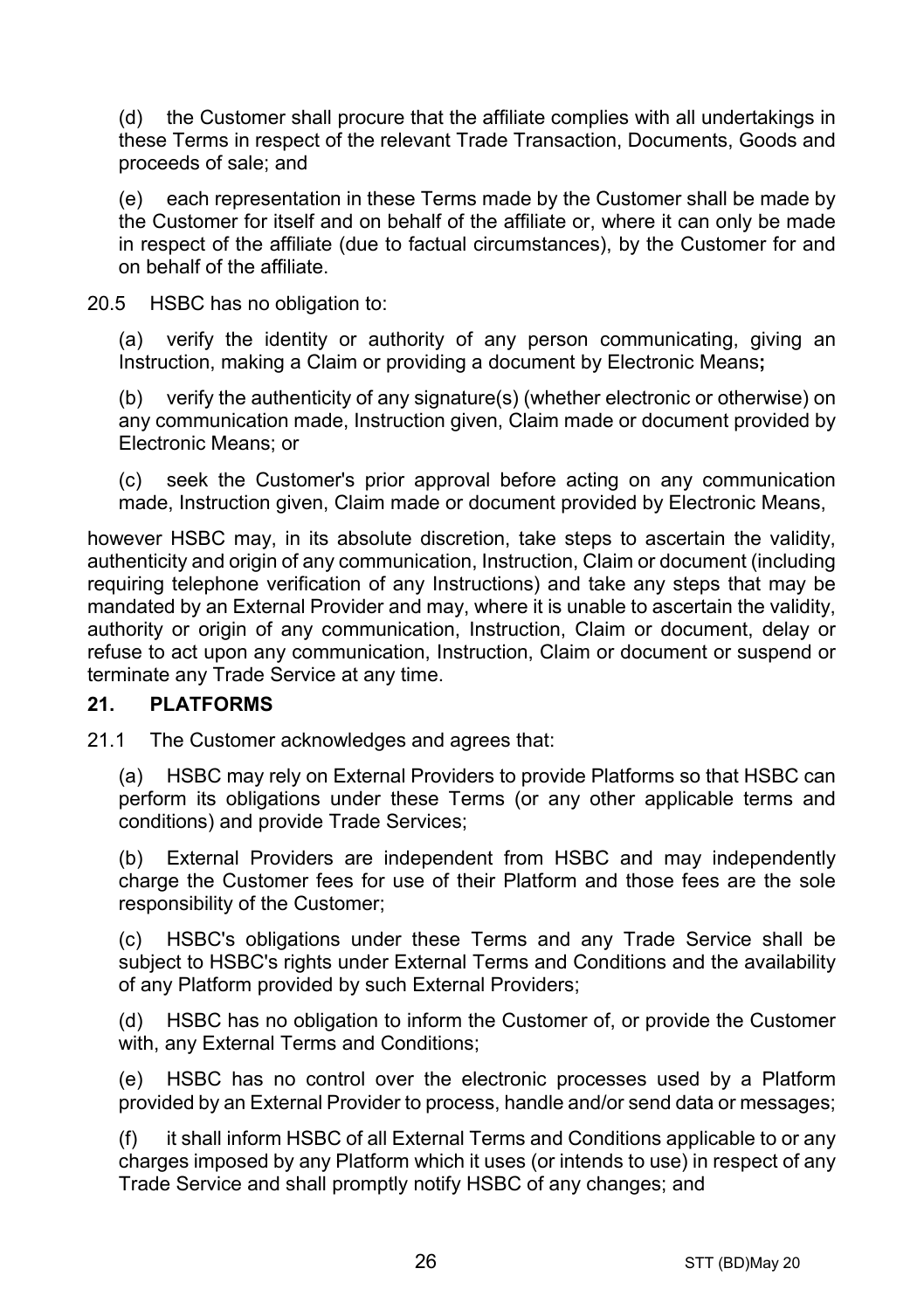(g) it shall promptly provide all information concerning any Platform used by the Customer that HSBC may reasonably request.

21.2 HSBC assumes no liability or responsibility to the Customer or to any other person for any loss or damage that is suffered or incurred as a result of:

the unavailability of any Platform to the Customer, HSBC or any other person for any reason whatsoever; or

(b) the Customer's use of or connection with any Platform, any External Provider or the services provided by HSBC or any External Provider to the Customer involving any Platform.

#### 21.3 The Customer:

(a) shall comply with all security procedures of HSBC and each External Provider and any other reasonable requests HSBC or any External Provider may issue to the Customer regarding the security of any Platform, including instructions on steps to remedy any breach of security; and

(b) acknowledges and agrees that it is the Customer's responsibility to set up, maintain and regularly review all security arrangements concerning access to and use of each Platform and information stored on the Customer's computing and communications systems, and confirms that it has assessed the security arrangements of each Platform and has determined that they are adequate to protect the Customer's interests;

(c) shall take all reasonable precautions to prevent fraudulent or unauthorised use of or access to each Platform;

(d) shall ensure that neither the Customer nor its employees do anything which may result in the security of any Platform or the systems or security of HSBC being compromised; and

(e) shall notify HSBC, as soon as reasonably possible upon becoming aware, of any actual or attempted unauthorised access to any Platform or any unauthorised transaction or attempt to execute an unauthorised Instruction. This notification must be by telephone but must be followed by written notice within forty-eight hours of the telephone call.

# **SECTION 6 - OTHER**

#### **22. LIMITATION ON LIABILITY**

<span id="page-26-0"></span>22.1 Neither HSBC nor any other HSBC Group member shall be liable for any loss, damages, payments, demands, claims, expenses or costs suffered or incurred by the Customer (or any of its affiliates) arising from or in connection with these Terms or any Trade Service other than where such loss, damage, payment, demand, claim, expense or cost arises as a direct result of HSBC's or such other HSBC Group member's gross negligence or wilful misconduct.

<span id="page-26-1"></span>22.2 Notwithstanding Clause [22.1,](#page-26-0) in no circumstance whatsoever will HSBC or any HSBC Group member be liable to the Customer (or any of its affiliates) for: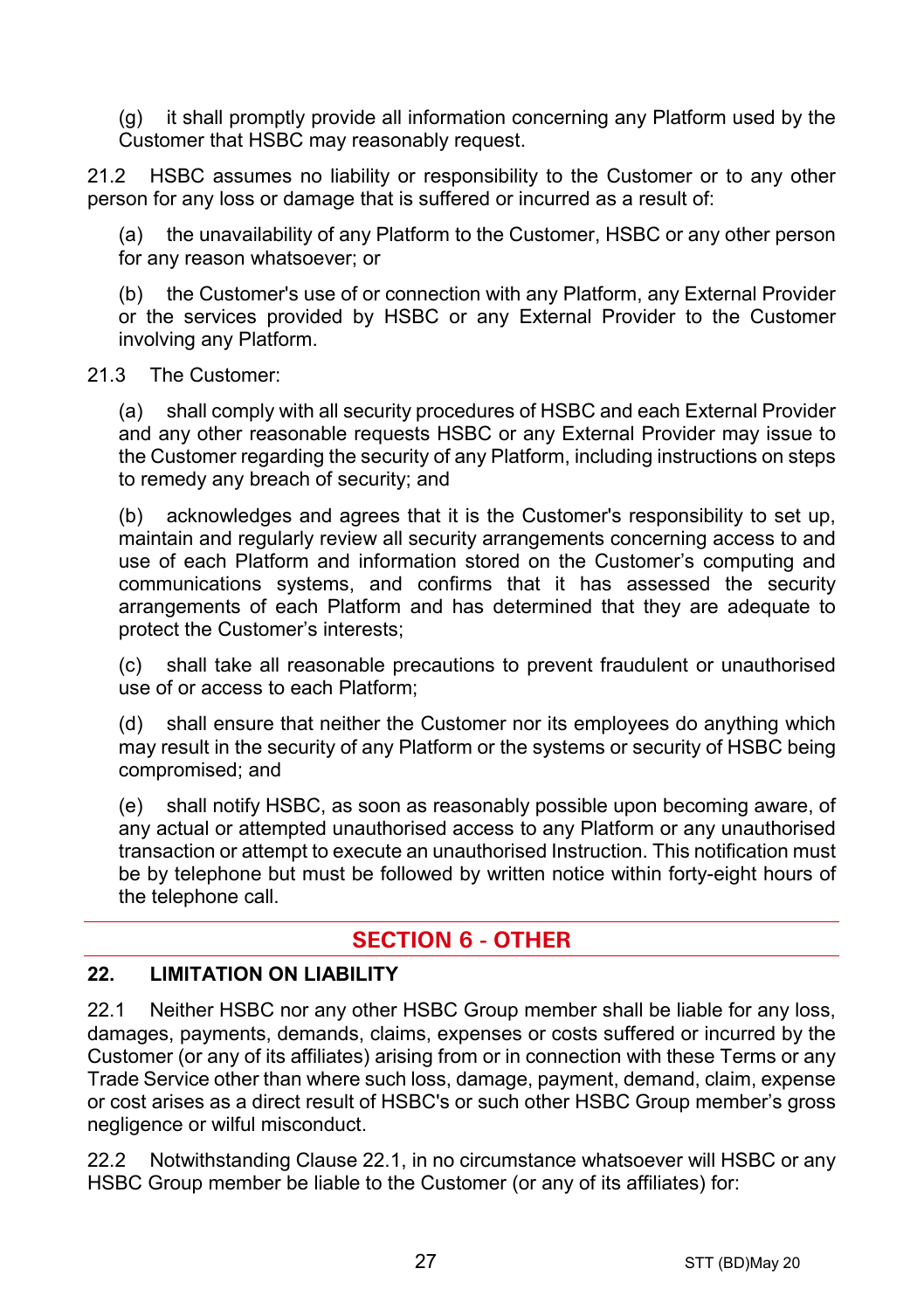- (a) any loss of business, profits or data; or
- (b) indirect, consequential or special loss or damage,

whether or not HSBC or any HSBC Group member has been advised of the possibility of such loss or damage.

22.3 Without limiting Clauses [22.1](#page-26-0) and [22.2,](#page-26-1) HSBC shall not be responsible or liable for, and the Customer waives all claims against HSBC in respect of:

(a) any act, omission, loss or delay relating to forwarding documents or payments to any person or correspondent bank, or any suspense, act, omission, insolvency or bankruptcy of any correspondent bank;

(b) any delay and/or loss in transit of any messages, letters or documents sent by mail, as an electronic communication, through a Platform or a telecommunication channel, or for any delay, mutilation or other errors arising in the transmission or delivery of any communications by third parties and the Customer acknowledges that, notwithstanding any contrary instruction, HSBC may send a document by any method that it considers appropriate;

(c) any delay in performing or failure to perform any of its obligations under these Terms due to any cause beyond its reasonable control, including, but not limited to, the failure, malfunction or unavailability of telecommunications, data communications and computer systems and services over which HSBC has no control, war, hostilities, invasion, civil unrest, strikes, lock-outs or other industrial action or trade disputes (whether involving HSBC's employees or any other person) or any law or government order (whether or not having the force of law);

(d) any failure by HSBC to pay a Claim or other HSBC's act or failure to act because of any domestic or foreign law, regulation, ruling or interpretation of any domestic or foreign court or governmental agency;

(e) the form, sufficiency, correctness, genuineness, authority of any person signing or endorsing (including any person making presentations, demands, giving Instructions (including by Electronic Means) to HSBC purportedly on the authority of the Customer or a beneficiary), falsification, or the legal effect of, any documents if such documents on their face reasonably appear to be in order;

(f) the source, accuracy, validity, authenticity, falsification or legal effect of any data, documents or statements made, presented or received from any Platform or any party to a Trade Transaction, any related documents, or the description, quantity, weight, quality, condition, packing, delivery, value or existence of the goods, services or other performance to which such data, documents or statements relates, or for the good faith or acts or omissions, solvency, performance or standing of any party to a Trade Transaction, the consignor, carrier, forwarder, consignee, insurer of the goods, or any other person;

(g) any improper acts of the beneficiary, including breach of contract in respect of a Trade Transaction, in which circumstances the Customer shall assume and undertake all such risks; and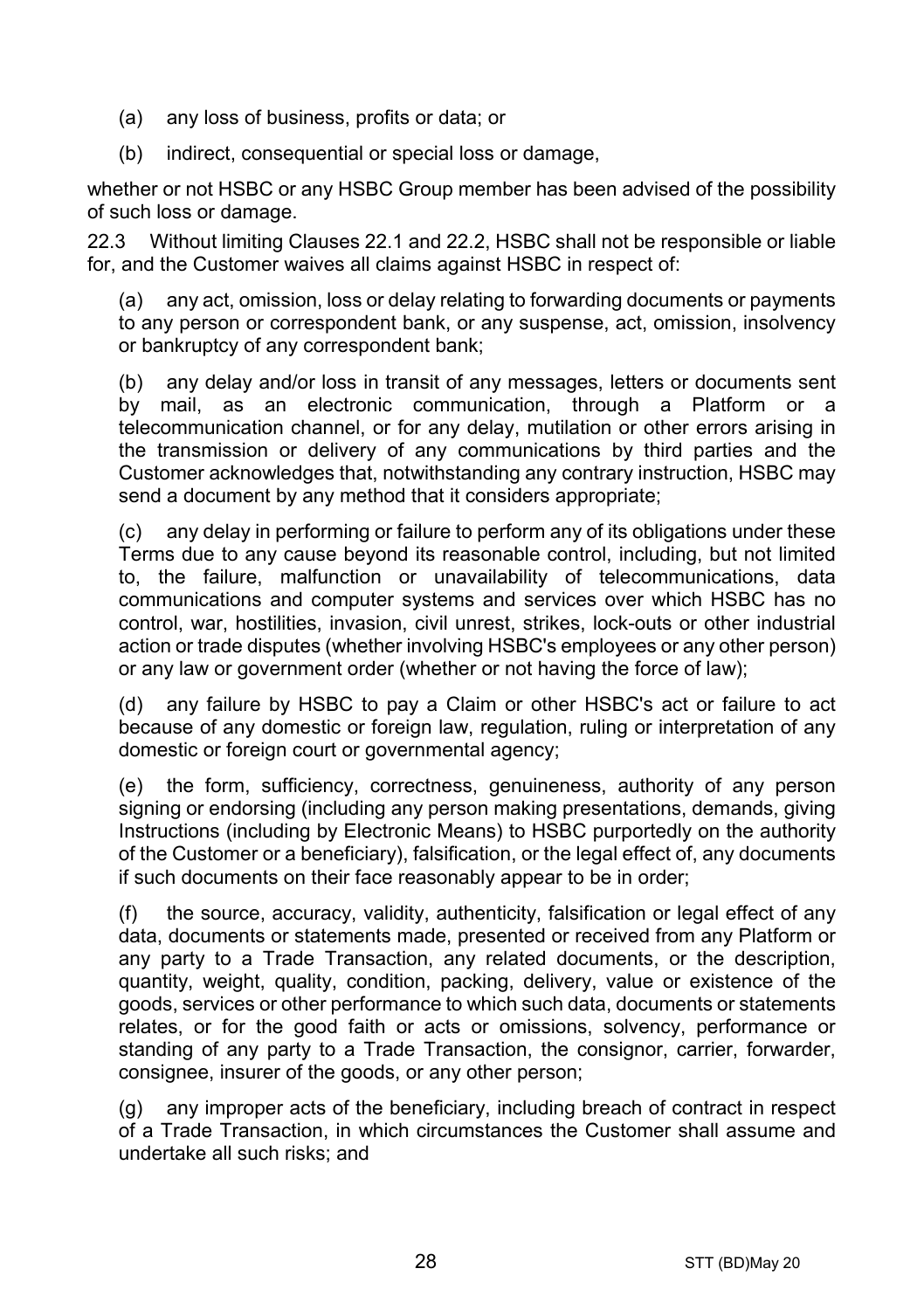(h) the Customer acting or relying on any advice received from HSBC whether or not such advice was requested by the Customer.

22.4 If HSBC uses the services of another party, correspondent bank, agent or Platform for the purposes of issuing an Instrument or Documentary Credit, making payment, handling Goods or Documents or for any other purpose to support the services contemplated by these Terms, HSBC shall do so for the Customer's account and at the Customer's risk and HSBC shall assume no liability or responsibility should any instructions which HSBC gives to any such other party not be carried out even if the choice of such other party was HSBC's. Additionally, HSBC shall not be liable for any act, failure to act, default, suspension, bankruptcy or insolvency of such other party.

22.5 Where HSBC performs a review of any Document at the request of the Customer, such review is indicative only and not final or conclusive and HSBC shall not be responsible or liable for, and the Customer waives all claims against HSBC in respect of, an omission by or failure of HSBC to identify any discrepancies during any such review.

22.6 Where HSBC agrees to advise a Documentary Credit or any Instrument which is not issued by a bank or present any Document in respect of, or otherwise handle, such Documentary Credit or Instrument, the Customer acknowledges and agrees that:

(a) such Documentary Credit or Instrument may not be an independent third party undertaking and may not quarantee payment by the issuer or applicant;

(b) the applicable ICC Rules may not address, cover or extend to such type of Documentary Credit or Instrument;

(c) HSBC may not be able to pursue the issuer for payment in the same manner as it would be able to in respect of a Documentary Credit or Instrument issued by a bank; and

(d) the Customer should seek independent legal advice,

and the Customer assumes all such risks and waives all claims against HSBC for losses, damages, costs, fees, claims, actions or demands with respect to such Documentary Credit or Instrument including any claims that HSBC failed to alert the Customer that it was advising such type of Documentary Credit or Instrument, failed to pay such Documentary Credit or Instrument in the manner of a Documentary Credit or Instrument issued by a bank, or failed to collect payment from the issuer of such Documentary Credit or Instrument.

22.7 Subject to the provisions above, where any liability of HSBC or any HSBC Group member to the Customer (or any of its affiliates) arises under these Terms or in connection with any Trade Service, such liability shall not exceed USD 1,000,000 in aggregate in any calendar year.

## <span id="page-28-0"></span>**23. DISCLOSURE, CONFIDENTIALITY AND PRIVACY**

23.1 Without limiting any other terms between the Customer and HSBC or any HSBC Group member, HSBC is authorised: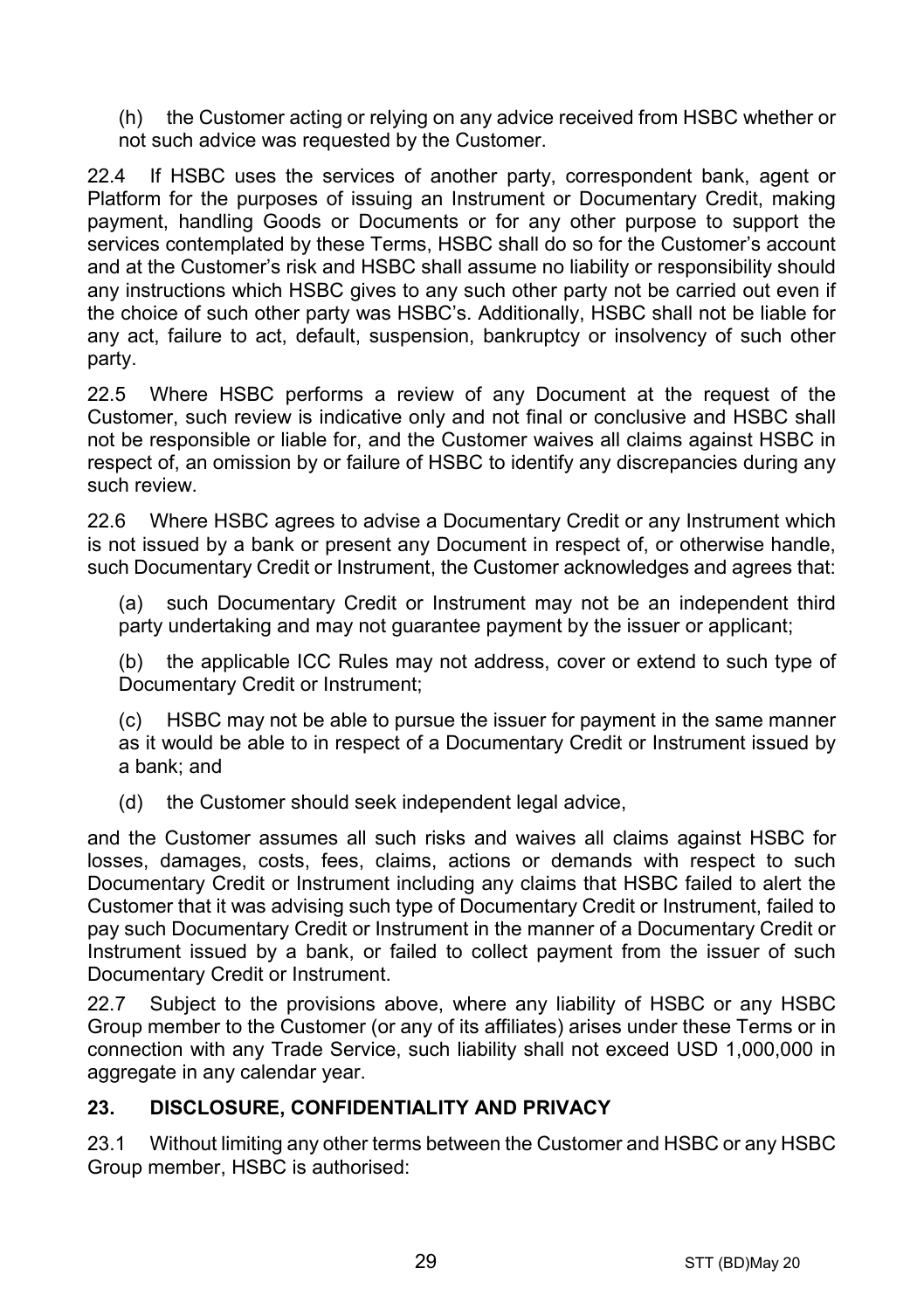<span id="page-29-0"></span>(a) to appoint any other person as its correspondent, nominee or agent in connection with these Terms and any Trade Service and HSBC may delegate any of its powers under these Terms or a Trade Service to such person;

(b) to notify any other person of its interest in any Documents, Goods or proceeds of sale; and

(c) to transfer and disclose any Customer Information to the following recipients (who may also process, transfer and disclose such Customer Information):

(i) any HSBC Group member and any of its or their officers, directors, employees, professional advisors, insurers, brokers, auditors, partners, subcontractors, correspondents, nominees, agents, delegates, service providers (including External Providers and Platforms) and associates;

(ii) any Authorities;

(iii) anyone acting on the Customer's behalf, payment recipients, beneficiaries, account nominees, intermediary, correspondent and agent banks, clearing houses, clearing or settlement systems, market counterparties, upstream withholding agents, swap or trade repositories, stock exchanges, and companies in which the Customer has an interest in securities (where such securities are held by HSBC for the Customer);

(iv) any person or entity who acquires (or may acquire) an interest in or assumes (or may assume) risk in or in connection with any Trade Service;

(v) any other financial institutions, credit reference agencies or credit bureaus, for obtaining or providing credit references; and/or

(vi) any person or entity in connection with any HSBC Group business transfer, disposal, merger or acquisition, wherever located, including in jurisdictions which do not have data protection laws that provide the same level of protection as the jurisdiction in which the Trade Service is supplied,

including where the recipient of any such appointment, notification, transfer or disclosure is located outside of the relevant Governing Jurisdiction.

23.2 HSBC will not be liable for the acts or omissions of any External Provider as to the collection, use or disclosure by that External Provider of Customer Information.

23.3 Where the Customer has given HSBC information about natural persons (such as authorised signatories), the Customer confirms that those natural persons have authorised the Customer to do so (and to receive any data protection notices on their behalf) and have consented to HSBC's collection, use, storage, processing, transfer and disclosure of their Personal Data and data for the purpose of HSBC carrying out any action contemplated by these Terms or providing a Trade Service to or for the Customer.

23.4 The Customer shall ensure that any information that the Customer asks HSBC to forward to third parties is complete, accurate and will not give rise to any claim against HSBC (including any claim in defamation, in relation to privacy, banking secrecy or data protection or for infringement of any other third party rights) and the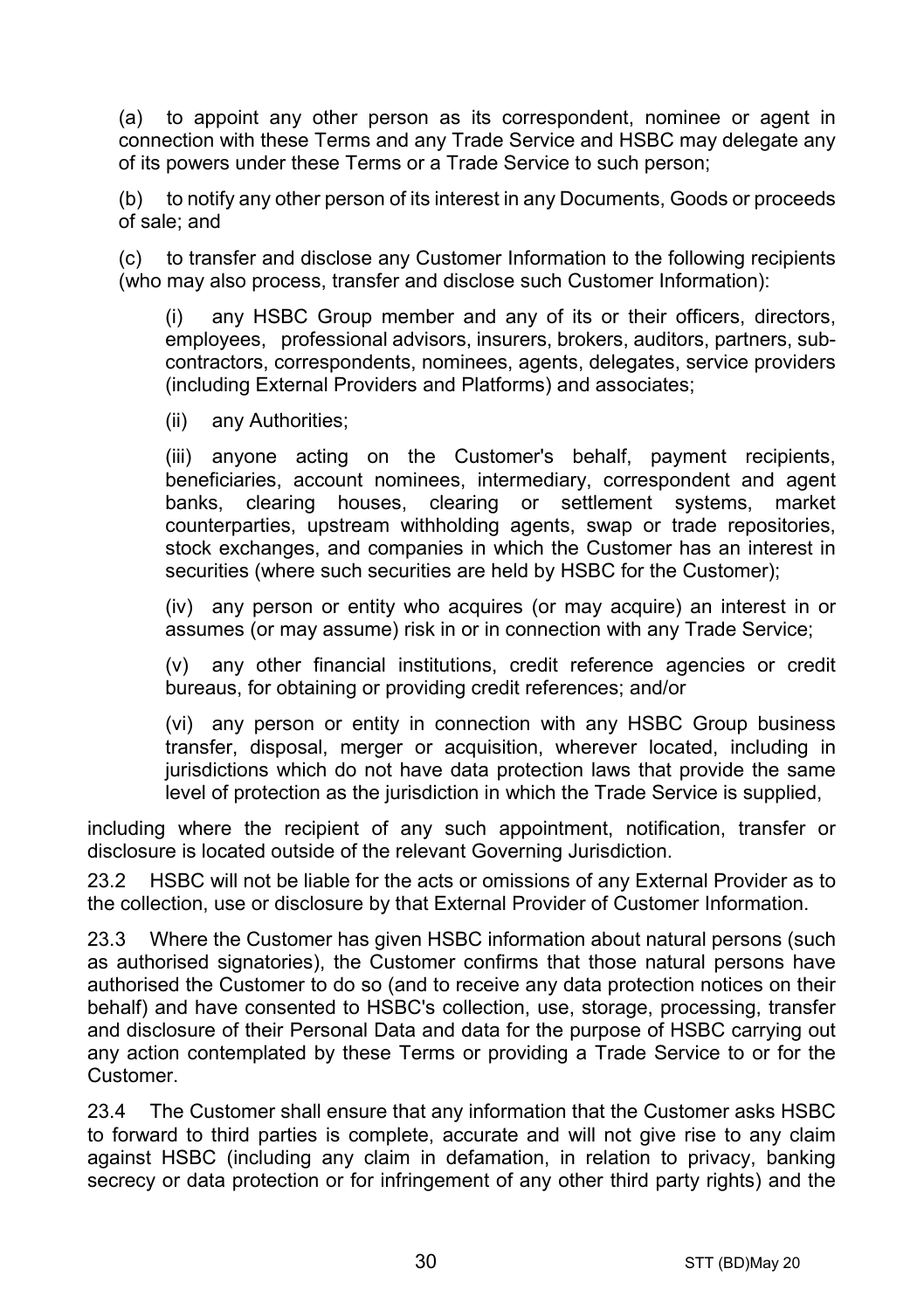Customer confirms and represents that it has obtained the requisite consent and/or waiver (where required) for HSBC to forward such information.

## **24. MISCELLANEOUS**

24.1 Other than a Trade Service which has been provided on an irrevocable or committed basis, HSBC may at any time withdraw a Trade Service or refuse to provide a Trade Service in its absolute discretion.

24.2 Any waiver, release or consent by HSBC under or in respect of these Terms or a Trade Service will only be effective if made in writing (which may be made through a Platform).

24.3 HSBC may at any time change these Terms by providing the Customer with at least 30 days' written notice and any Trade Service requested on or after the effective date in such notice shall be subject to the amended Terms.

24.4 HSBC is authorised to take such steps and to make such payments as it considers necessary, at the cost of the Customer, to remedy any default by the Customer in respect of its obligations under these Terms or any Trade Service.

24.5 Neither HSBC's failure to exercise, nor HSBC's delay in exercising, any of its rights or remedies under these Terms or in respect of a Trade Service shall operate as a waiver of any such right or remedy, nor shall any single or partial exercise of any right or remedy prevent any further or other exercise of any other right or remedy.

24.6 The Customer may not assign or transfer any of its rights or obligations under these Terms or a Trade Service. HSBC may assign, transfer or create security over any of its rights under or in respect of these Terms or a Trade Service without restriction or notice.

24.7 Without prejudice to Claus[e 20](#page-24-0) (*[INSTRUCTIONS](#page-24-0)*), any notices by the Customer in connection with these Terms or a Trade Service must be given to HSBC in writing at the address of HSBC most recently advised by HSBC to the Customer. HSBC may give notice to the Customer in person, by telephone or facsimile, by post, through a Platform or, if agreed by the Customer, through another electronic channel at the address or number most recently notified by the Customer to HSBC. A notice sent by post will be deemed to have been received 7 calendar days after posting if within the same country, or 15 calendar days after posting if cross border.

24.8 Each of the provisions of these Terms is severable and distinct from the others and, if one or more of such provisions is or becomes illegal, invalid or unenforceable, the remaining provisions shall not be affected in any way.

24.9 If the Customer includes two or more persons, the obligations and liabilities of these persons under or in respect of a Trade Service and these Terms shall be joint and several.

24.10 Nothing in these Terms shall be deemed to create any partnership, joint venture or relationship of principal and agent between HSBC and the Customer or create or give rise to any fiduciary relationship of any nature.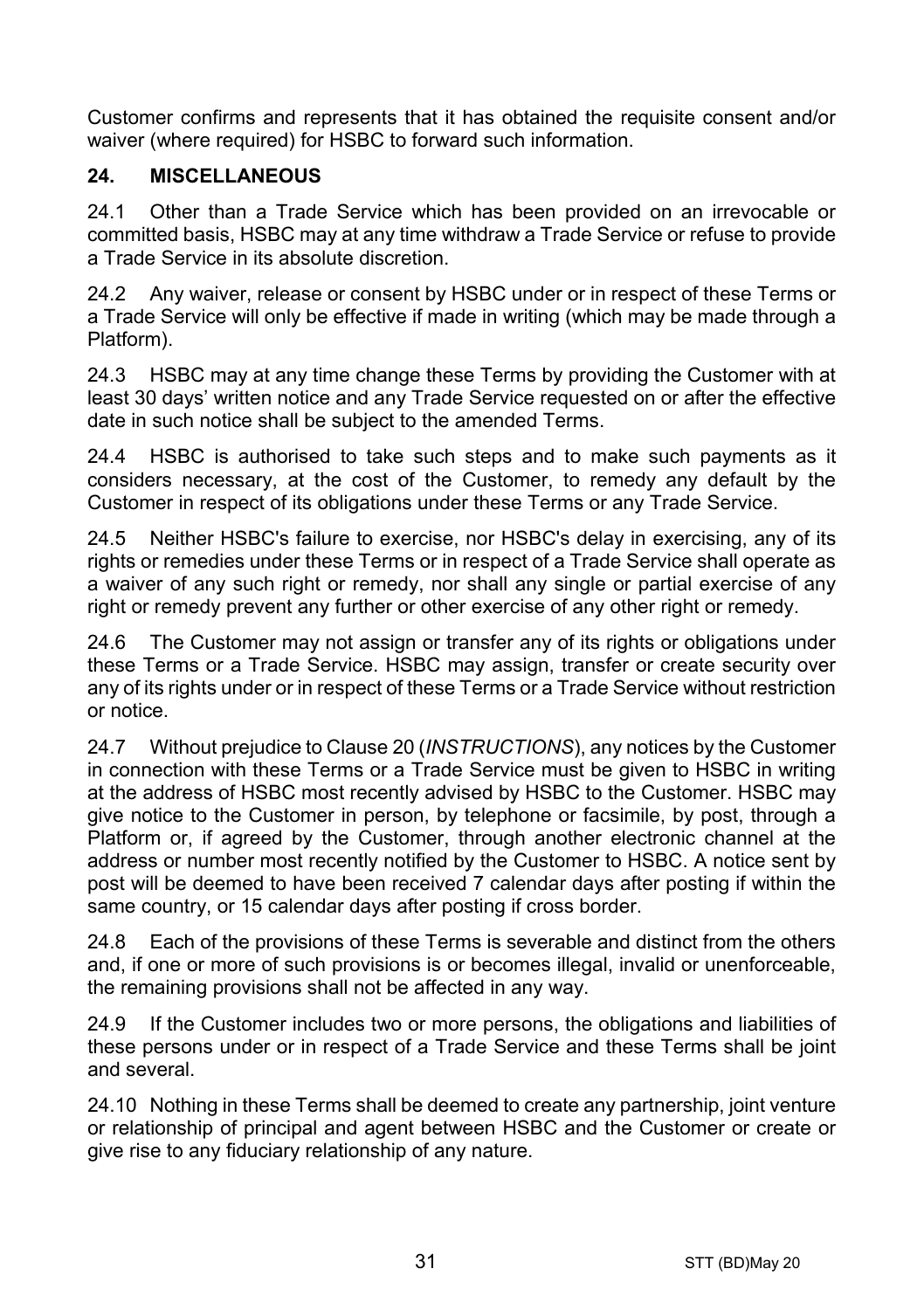24.11 To the extent permitted by the laws of the Governing Jurisdiction, the Customer irrevocably waives any right of sovereign immunity from suit, jurisdiction or adjudication (including in respect of pre-judgement interim relief and execution of any judgement) that it may have in the Governing Jurisdiction or otherwise, whether that immunity relates to itself or to any commercial or non-commercial assets (including land, bank accounts or other assets held in the name of a diplomatic mission or otherwise or belonging to the Customer's central bank or other monetary authority).

24.12 These Terms are for the benefit of the Customer, HSBC and each HSBC Group member, and are not intended to benefit any other third party or be enforceable by any other third party. Any rights of HSBC to bring to an end or change these Terms or any contract to which they form part are not subject to the consent of any other third party.

# **25. GOVERNING LAW AND JURISDICTION**

25.1 For the purposes of a Trade Service:

(a) that Trade Service and these Terms will be governed by the laws of the Governing Jurisdiction; and

(b) the courts of the Governing Jurisdiction shall have non-exclusive jurisdiction to settle any disputes that may arise out of, or in connection with, that Trade Service and these Terms, their interpretation or any non-contractual obligations arising from or connected with them.

25.2 If a process agent is specified in an Application or Facility Agreement in respect of a Trade Service, service of any legal process on the person whose name and address is specified in such Application or Facility Agreement shall constitute service on the Customer.

25.3 If no process agent has been appointed by the Customer, upon request from HSBC the Customer will, within five Business Days, appoint a process agent (with an office in the Governing Jurisdiction) for service of all legal process relating to these Terms and the relevant Trade Service on the Customer and the Customer will notify the process agent's address to HSBC. If the Customer does not do this, HSBC may appoint a process agent on the Customer's behalf and at its expense and shall, as soon as practicable, notify the Customer of such appointment.

# **SECTION 7 – DEFINITIONS AND INTERPRETATION**

## **26. DEFINITIONS AND INTERPRETATION**

26.1 In these Terms:

**Application** means an application, instruction or request by the Customer for a Trade Service (whether for itself or for another person) using an application form, or pursuant to the terms of a Facility Agreement or made using a Platform.

**Authorities** includes any judicial, administrative, public or regulatory body (including any self-regulatory body), any government, any tax authority, any securities or futures exchange, any court, any central bank or law enforcement body, or any of their agents, with jurisdiction (direct or indirect) over any part of the HSBC Group at any time.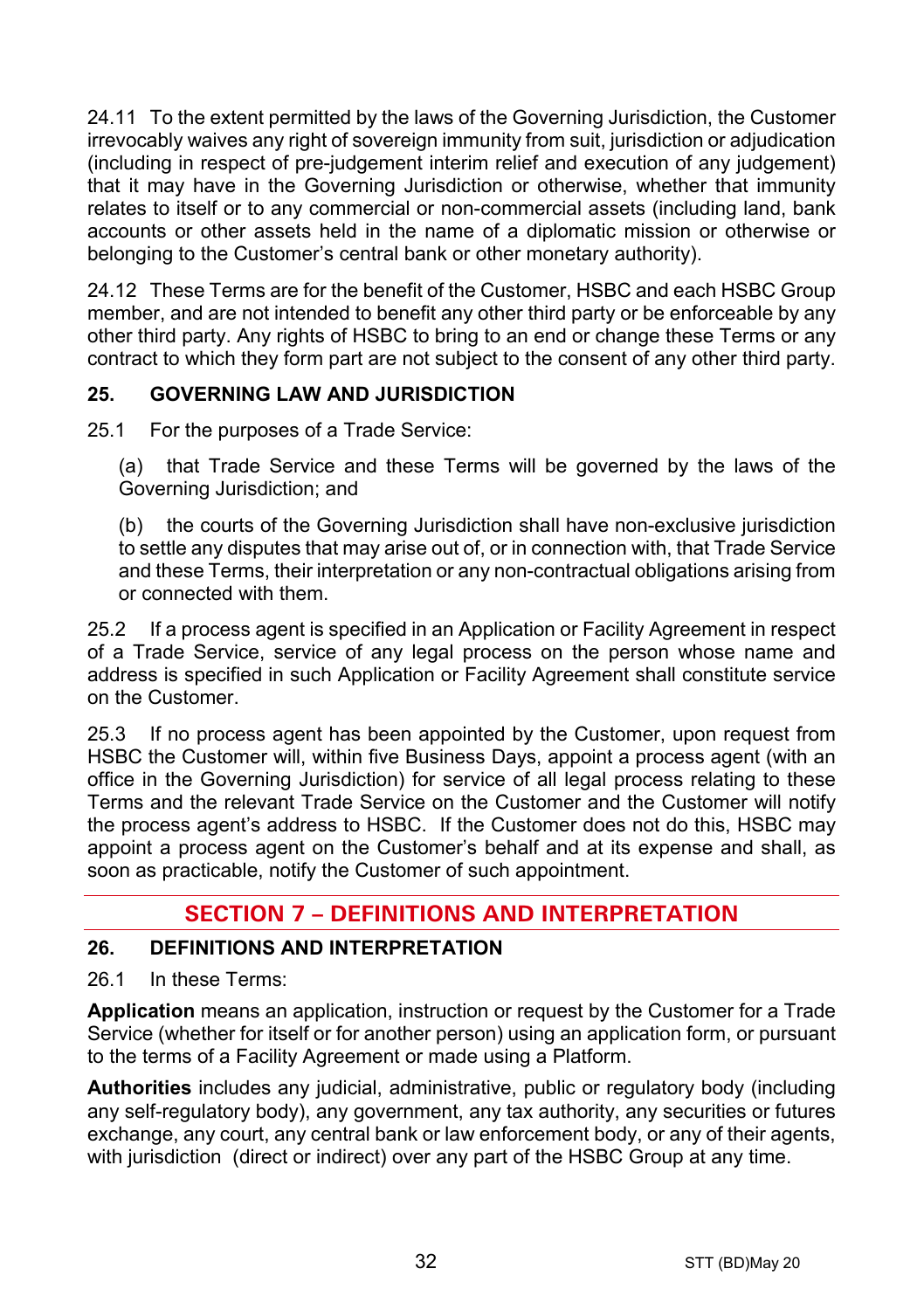**Back-to-Back Documentary Credit** has the meaning given to it in Clause [3.14](#page-5-0) (*[DOCUMENTARY CREDITS](#page-3-0)*).

**Business Day** means, in respect of a Trade Service, a day on which banks are open for general business in the Governing Jurisdiction.

**Cash Collateral** has the meaning given to it in Clause [10](#page-14-1) (*[CASH COLLATERAL](#page-14-1)*).

**Claim** means any demand, request for payment or for acceptance and payment, claim, presentation or drawing made in respect of a Trade Service by a beneficiary, the Customer or any other person.

**Collection** means a collection transaction in respect of the handling of Documents where HSBC may act as either a remitting bank, collecting bank or presenting bank.

**Compliance Action** has the meaning given to it in Clause [19](#page-22-0) (*[COMPLIANCE WITH](#page-22-0)  [LAWS AND SANCTIONS](#page-22-0)*).

**Country Conditions** means HSBC's additional terms and conditions for the country in which the HSBC entity providing the relevant Trade Service is located.

**Customer** means the person who requests the relevant Trade Service and with whom HSBC contracts with respect to the provision of that Trade Service (and, without limitation, as may be specified in the relevant Application). If HSBC provides a Trade Service to a person that is not a customer of HSBC, references in these Terms to the "Customer" shall apply to that person even though that person is not a customer of HSBC.

**Customer Information** means any Personal Data, confidential information, and/or Tax Information (including accompanying statements, waivers and consents) of either the Customer, or a person or entity whose information (including any Personal Data or Tax Information) which the Customer provides, or which is provided on the Customer's behalf, to any HSBC Group member in connection with the provision of any Trade Service.

**Customer Liabilities** means at any time:

(a) all liabilities of the Customer to HSBC or any HSBC Group member (including arising under or in connection with any Trade Service and these Terms) incurred in any currency and in any capacity and whether present or future, actual or contingent, direct or indirect, or incurred alone or jointly with any other person;

(b) interest on such liabilities (both before and after any demand or judgment) to the date on which HSBC or any such HSBC Group member receives payment, at the rates payable by the Customer or which would have been payable but for any circumstances which restricts payment;

(c) any costs and expenses incurred by HSBC or any HSBC Group member in making payment under or in respect of a Trade Service on behalf of the Customer (but without HSBC being under any obligation to do so) as a result of failure by the Customer to make such payment when due or demanded; and

(d) all costs and expenses (including legal fees on a full indemnity basis) of HSBC or any HSBC Group member in perfecting or enforcing its rights under or in respect of a Trade Service and these Terms.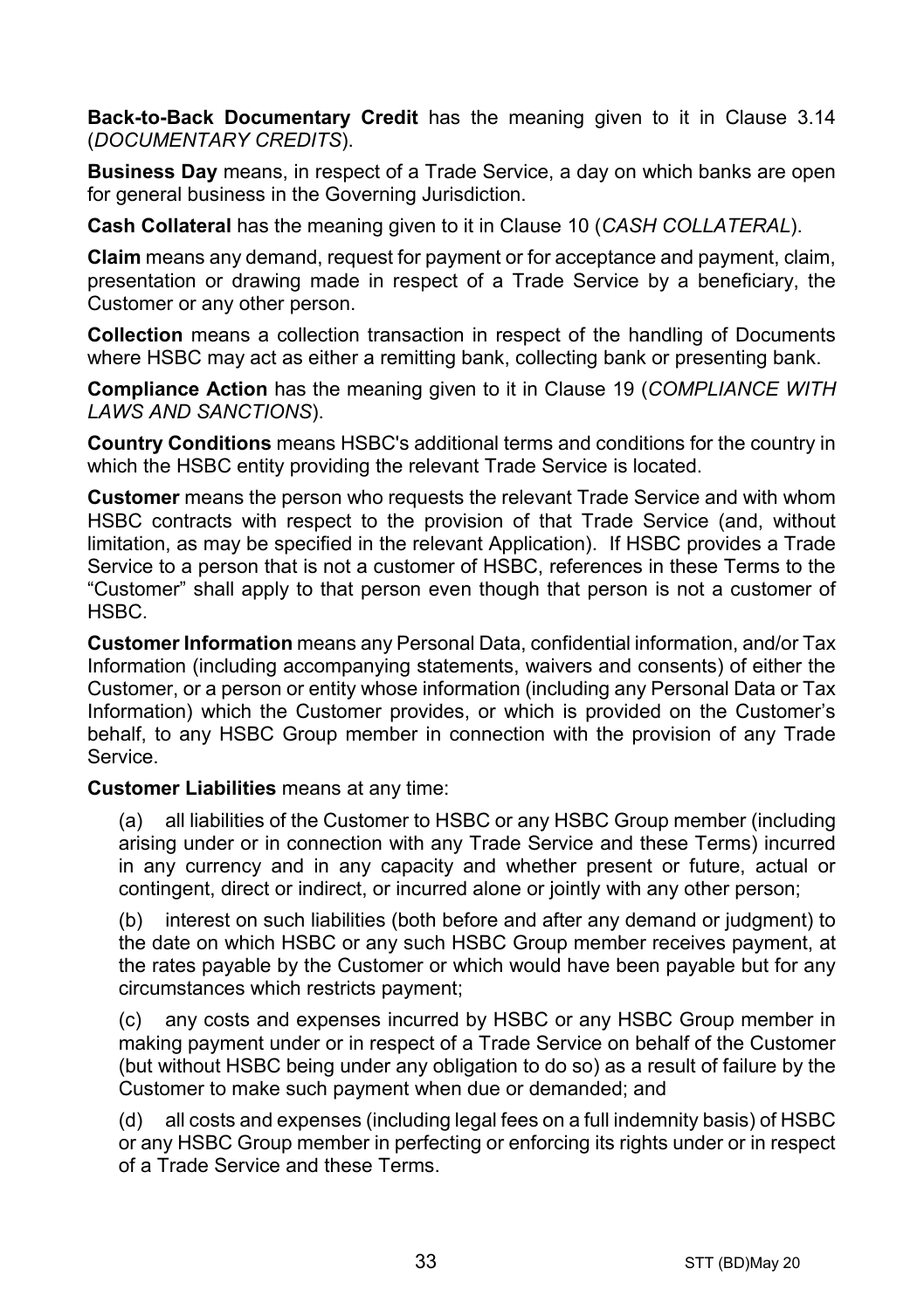**Documentary Credit** means a documentary credit or letter of credit or any commitment to issue a documentary credit or letter of credit (including any extension. renewal or amendment of the same).

**Documents** means any drafts, bills of exchange, promissory notes, cheques, documents of title, certificates, invoices, statements, transport documents, insurance policies, warehouse warrants, warehouse receipts or any other similar instruments relating to a Trade Transaction in respect of which HSBC has provided Trade Service(s) to the Customer.

**Electronic Means** has the meaning given to it in Clause [20](#page-24-0) (*[INSTRUCTIONS](#page-24-0)*).

**Exchange Rate** means HSBC's spot rate of exchange (or if HSBC does not have an available spot rate of exchange for the relevant currency, any other publicly available spot rate of exchange selected by HSBC) for the purchase of the required currency in the relevant foreign exchange market at the relevant time using the currency in which the relevant payment was paid (where any such spot rate of exchange shall be selected by HSBC acting reasonably in the circumstances).

**External Provider** means a person (other than HSBC) that makes any Platform available to HSBC and/or the Customer.

**External Terms and Conditions** means any agreement which is entered into between an External Provider and either HSBC or the Customer setting out the terms and conditions applicable to HSBC's or the Customer's use of a Platform.

**Facility Agreement** means a letter or agreement between the Customer and HSBC pursuant to which HSBC agrees to provide to the Customer a facility in respect of Trade Services.

**Finance** means discounting, negotiating, purchasing, prepaying, early paying or endorsing a Document (whether or not drawn under a Documentary Credit or Collection) or Documentary Credit and **Financed** and **Finances** shall be construed accordingly. For the avoidance of doubt, **Finance** does not include a Trade Finance Loan.

**Goods** means the goods or products which are the subject of a Trade Transaction in respect of which HSBC has provided Trade Service(s) to the Customer.

**Governing Jurisdiction** means the jurisdiction in which the relevant HSBC entity providing the Trade Service is located or such other jurisdiction agreed in writing between the Customer and HSBC or specified in the relevant Country Conditions.

**HSBC** means the HSBC Group member (or, if applicable, the branch of such HSBC Group member) providing the relevant Trade Service, and its successors and assigns and, where the context permits, includes any person appointed by HSBC under Clause [23.1\(a\)](#page-29-0) (*[DISCLOSURE, CONFIDENTIALITY AND PRIVACY](#page-28-0)*).

**HSBC Group** means HSBC Holdings plc and its subsidiaries and affiliates from time to time.

**ICC** means the International Chamber of Commerce.

**Increased Costs** means a reduction in the rate of return from a Trade Service or on HSBC's overall capital, an additional or increased cost or a reduction of any amount due and payable under these Terms or in respect of a Trade Service, which is incurred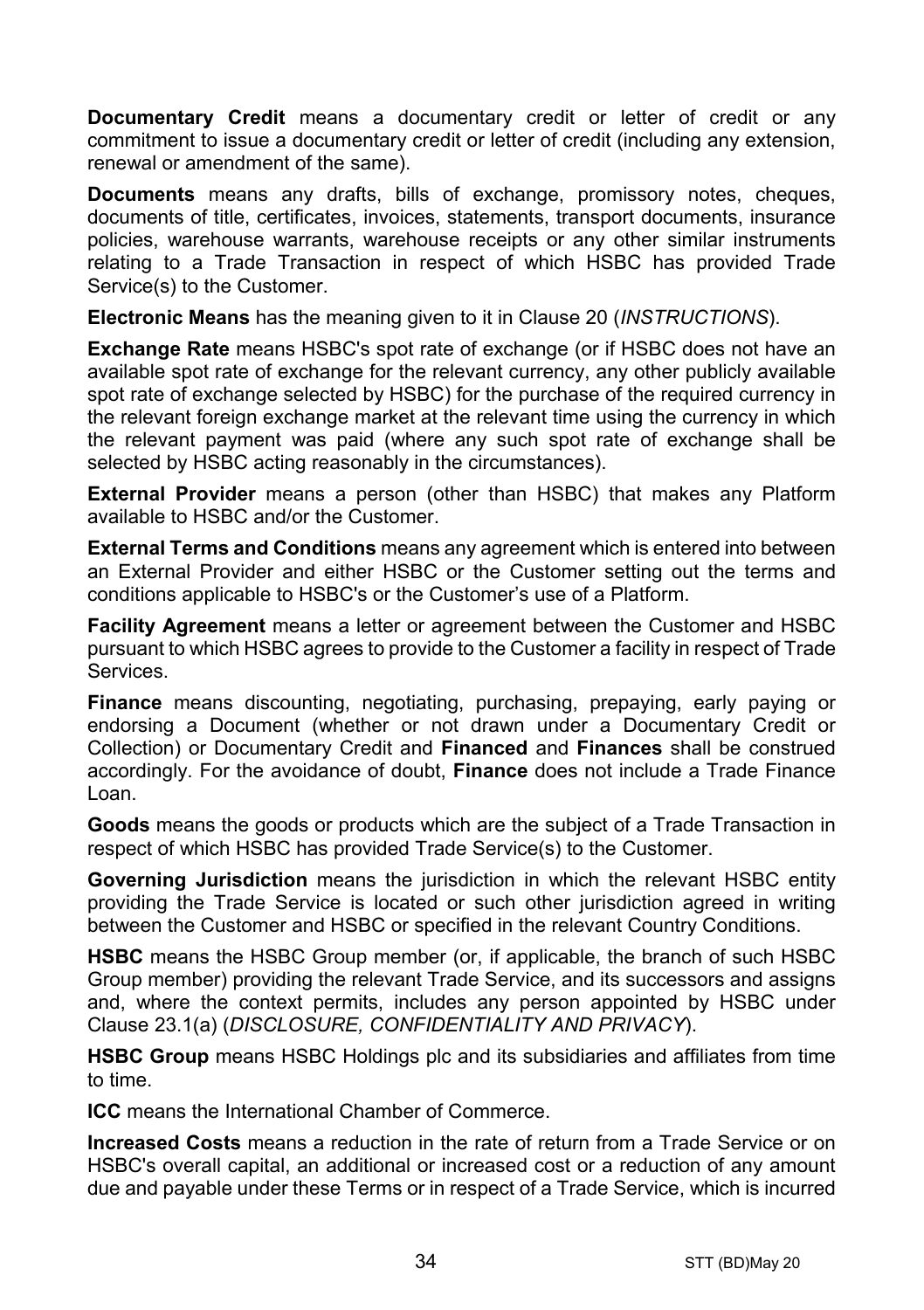or suffered by HSBC to the extent that it is attributable to HSBC performing its obligations under these Terms or a Trade Service.

**Indemnified Party** has the meaning given to it in Claus[e 9](#page-13-0) (*[REIMBURSEMENT AND](#page-13-0)  [INDEMNITY](#page-13-0)*).

**Instruction** has the meaning given to it in Clause [20](#page-24-0) (*[INSTRUCTIONS](#page-24-0)*).

**Instrument** means any SBLC, demand guarantee (including an avalisation, coacceptance or acceptance of a Document), bond, counter-guarantee, counter-SBLC, or similar independent payment obligation (including any extension, renewal or amendment of the same).

**Losses** has the meaning given to it in Clause [9](#page-13-0) (*[REIMBURSEMENT AND](#page-13-0)  [INDEMNITY](#page-13-0)*).

**Master Documentary Credit** has the meaning given to it in Clause [3.14](#page-5-0) (*[DOCUMENTARY CREDITS](#page-3-0)*).

**Personal Data** means any information relating to an individual from which such individual can be identified, including sensitive personal data, name(s), residential address(es), contact information, age, date of birth, place of birth, nationality, citizenship, personal and marital status.

**Platform** means any electronic platform (a) used by HSBC, the Customer or any other person for giving or receiving any Instruction, Claim or other communication in relation to any Trade Service, and/or (b) used by HSBC or any other person for issuing or providing any Trade Service, and shall include HSBCnet.

**Recourse Event** means in respect of a Trade Service:

(a) any misrepresentation, alleged or actual fraud, illegality or unauthorised act of the Customer and/or any other party to the Trade Transaction;

(b) any alleged or actual invalidity, non-compliance or unenforceability of the Documentary Credit, SBLC, Document(s) or Trade Transaction (as applicable); or

(c) any injunction, court order, law, regulation or Sanctions which restrict any payment (whether to or from HSBC and/or not subsequently discharged).

**SBDC** means a standby documentary credit.

**SBLC** means a standby letter of credit (which includes an SBDC).

**Sanction** has the meaning given to it in Clause [19](#page-22-0) (*[COMPLIANCE WITH LAWS AND](#page-22-0)  [SANCTIONS](#page-22-0)*).

**Security Agreement** means any document creating security or quasi-security over any of the Customer's rights and/or assets in support of any obligations which the Customer may have to any HSBC Group member from time to time.

**Tariff Book** means, if applicable in the relevant jurisdiction, HSBC's tariff book setting out HSBC's fees, commissions, interest rates and other rates for Trade Services as is available upon request by the Customer and/or can be accessed online.

**Tax** includes goods and services tax, value added tax, sales tax, stamp duty or any tax, levy, impost, deduction, charge, rate, duty, compulsory loan or withholding which is levied or imposed by a government agency, and any related interest, penalty,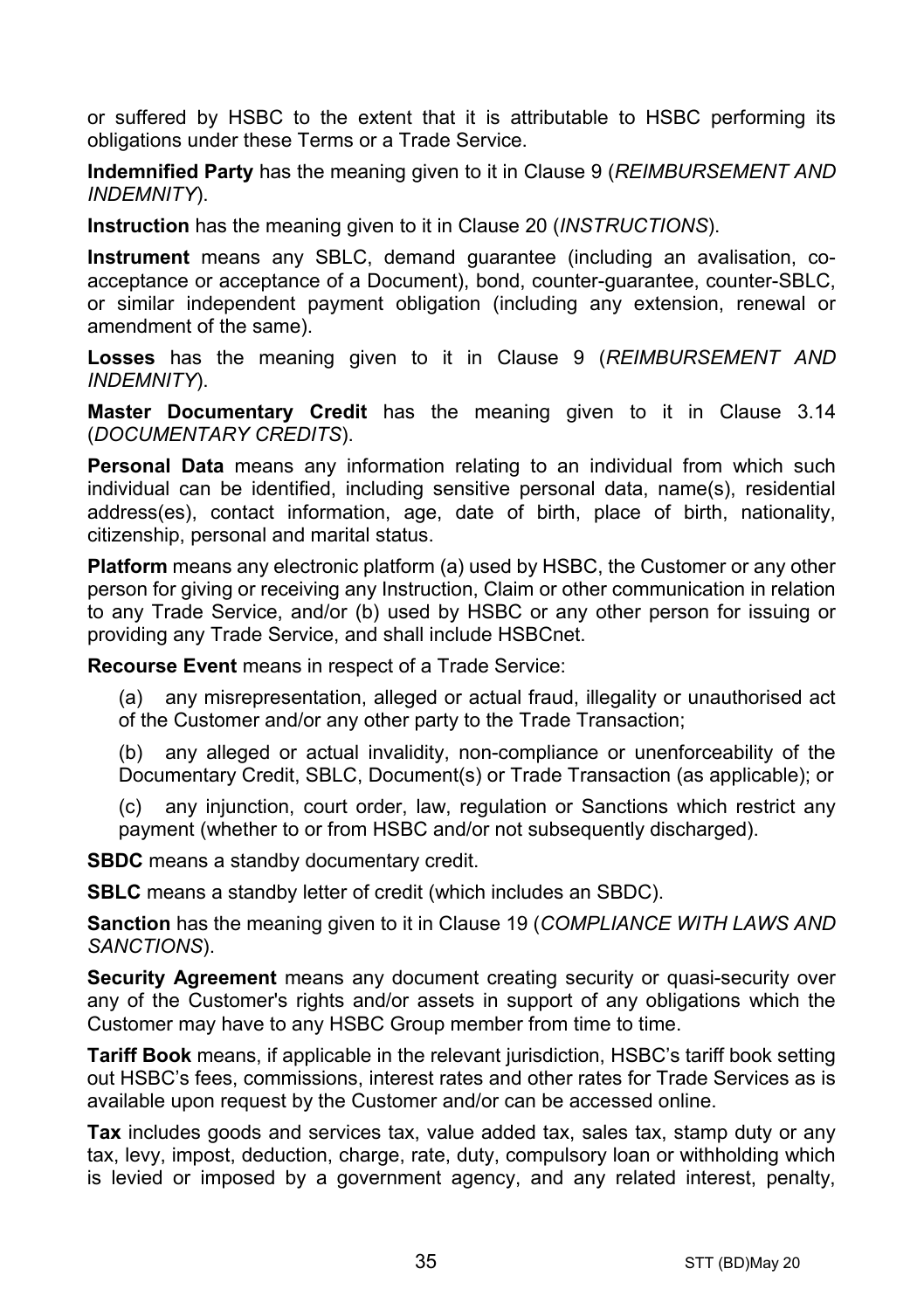charge, fee or other amount (but does not include tax on the overall net income of HSBC).

**Tax Information** means any documentation or information (and accompanying statements, waivers and consents) relating, directly or indirectly, to the Customer's tax status and the tax status of any owner, "controlling person", "substantial owner" or beneficial owner of the Customer.

**Trade Finance Loan** means a loan, advance, credit or other financial accommodation provided by HSBC to the Customer in respect of a Trade Transaction.

#### **Trade Service** includes:

(a) the issue of a Documentary Credit and instructing any advising bank, nominated bank or confirming bank in relation to such Documentary Credit;

(b) acting as the advising bank, nominated bank or confirming bank (on a disclosed or undisclosed basis) in relation to a Documentary Credit;

(c) the issue of an Instrument and/or instructing any correspondent bank in relation to, and issuing an counter-guarantee, counter-SBLC or indemnity in respect of, an Instrument;

(d) acting as the advising bank, confirming bank or correspondent bank in relation to an Instrument;

- (e) the handling of a Documentary Credit, Instrument or Document;
- (f) Collections;
- (g) the provision of any Finance;
- (h) the provision of a Trade Finance Loan;

(i) the issue of a letter of indemnity or shipping guarantee and/or the signing, endorsement or release of any Transport Document;

- (j) the release of Documents;
- (k) any other service or product relating to a Trade Transaction provided,

by HSBC to, at the request of, or in respect of the Customer.

**Trade Transaction** means a transaction involving the sale or purchase by the Customer of goods or services from/to a third party, and includes any contract(s) on which such transaction may be based.

**Transport Documents** has the meaning given to it in Clause [8](#page-12-0) (*[APPLICATIONS FOR](#page-12-0)  [RELEASE OF GOODS, SHIPPING GUARANTEES AND](#page-12-0) LETTERS OF INDEMNITY*).

**USD** means the lawful currency of the United States of America.

26.2 Unless contrary indication appears, any reference in these Terms to:

(a) an **Application** or **Trade Service** (and any reference in an Application to a **Trade Service**) includes (where applicable) the contract created between the Customer and HSBC by HSBC accepting that Application by providing or undertaking that Trade Service;

(b) the **Customer**, **HSBC** or any other person shall be construed so as to include its successors in title, permitted assigns and permitted transferees to, or of,